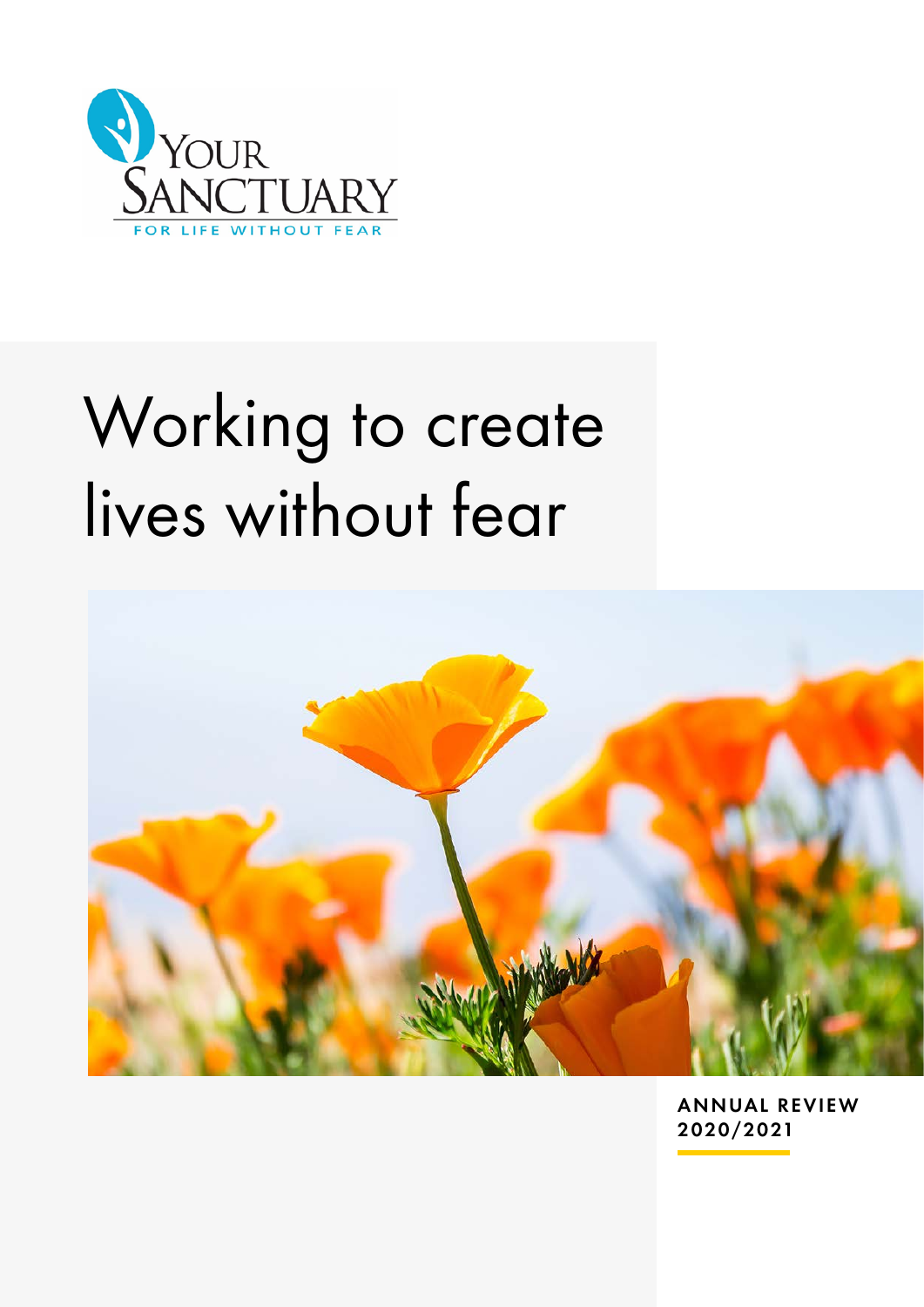

### VISION

Our vision is a world free from domestic abuse.



### MISSION

We offer sanctuary, support and empowerment to anyone experiencing domestic abuse and enable children to be seen, heard and validated. We challenge mindsets to change attitudes and facilitate informed choices.



### CORE AIMS

- To offer protection for survivors and their children
- To work towards the prevention of domestic abuse
- To provide effective services
- To undo the harm caused by domestic abuse



### CORE VALUES

- Protection
- Empowerment
- Respectful
- Non-Judgemental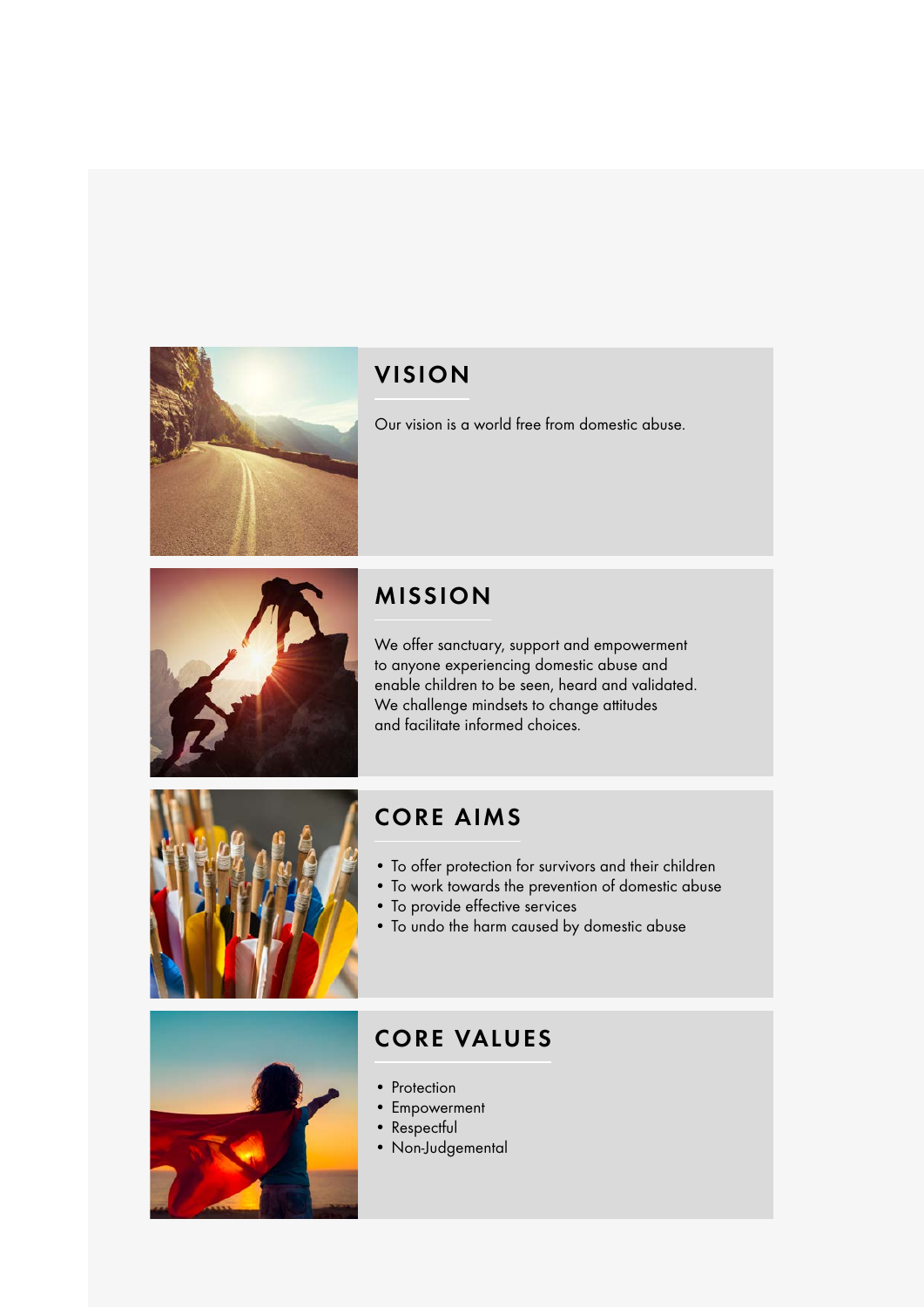## Chair of Trustees

#### Susan Rose

Chair of the Board of Trustees

The arrival of the Covid-19 pandemic brought significant changes to all our lives, but none more so than those living with domestic abuse. Figures for the reporting of domestic abuse incidents nationally, but also those contacting Your Sanctuary locally, rose significantly. During the year to March 2021, the period of the pandemic, crime figures record 369,000 incidents of domestic violence (ONS) and 215 domestic homicides (Home Office) in the UK. These chilling figures are a reminder that domestic abuse and violence continue to be persistent, challenging problems in our society and demonstrate unfortunately that the services delivered by Your Sanctuary remained ever more needed during the past year.

As the pandemic took hold by March 2020 and the country moved into lockdown, our CEO and staff quickly adapted our processes and systems in order to be able to continue to meet the needs of our service users. Our outreach staff continued to support vulnerable victims in the community by working from home. This was not an easy task given the inability to separate the distressing nature of the work from their own homes and families. Despite the difficulties of delivering some of our outreach activities such as with children and young people, the continuous access to someone at Your Sanctuary to talk to must have been an enormous support and lifeline to many victims and/or their families or friends with whom our team worked. Your Sanctuary remains a partner in the Surrey Domestic Abuse Partnership (SDAP) formed to enable the delivery of outreach services via our Surrey County Council contract across Surrey. We thank both SCC and our partners at SDAP for their continued collaboration and welcome continued joint activities in the coming year.

At the same time throughout the pandemic our refuge service continued and saw the opening of our new purpose-built refuge facility provided to us by Woking Borough Council (WBC) which we took possession of in the summer of 2020. On behalf of the Board of Trustees I would like to thank everyone at WBC, but particularly Ray Morgan former CEO of WBC, for instigating and enabling this project which provides our residents with a safe and comforting home during a difficult period in their lives. Again, not an easy task to furbish and install new services into a building during a pandemic, as well as transition workload from our existing two refuges to the new facility. But our staff worked tirelessly to complete the internal fittings and set up our systems. The decision to close one of our exiting two refuges at the same time the new facility opened was taken in order to consolidate resources and staff time into our new accommodation. I would like to thank all those staff and volunteers who worked long hours in order that we could welcome our first residents. Your Sanctuary has an amazing team of 75 volunteers without whom we could not maintain our services, many of whom continued to work with us during the pandemic both in outreach and refuge.

After such a complex, tiring and stressful year I would like to thank all those who have ensured that our services continued. To our partners, suppliers, commissioners, and trustees who have supported us and worked with us as an organisation to enable the continuation of our services. To all those who have been generous in their donations to our fundraising, in particular our local community, corporate donors, national and local level trust funds. And finally, I send a heartfelt thank you and admiration to our CEO, all staff and volunteers who have tirelessly worked this year despite their own personal circumstances to provide care and support to victims and survivors of domestic abuse.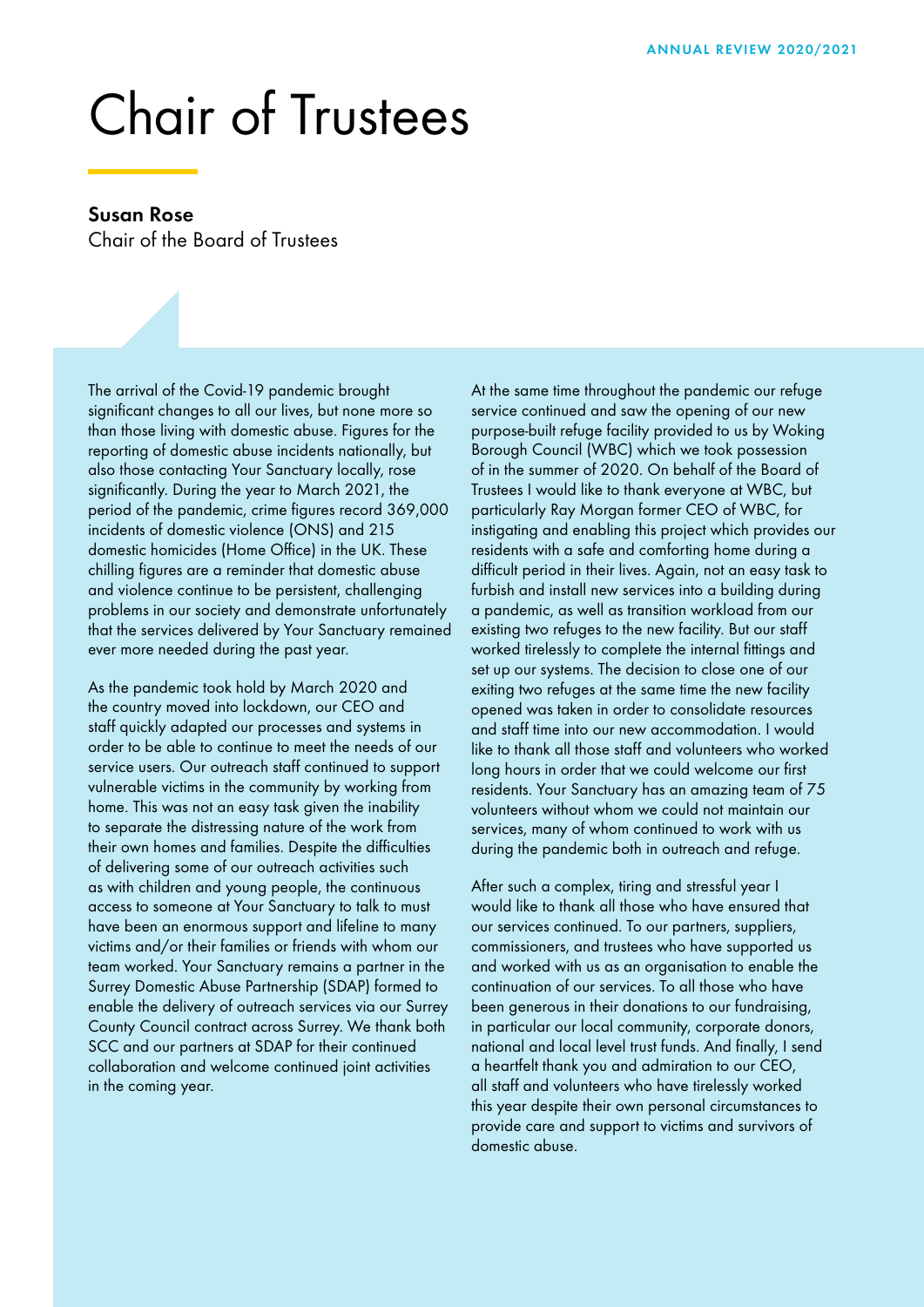## Chief Executive

#### Fiamma Pather CEO

This year has been overshadowed by the Covid-19 pandemic, the various measures that the government took to deal with it and the impact that has been felt by domestic abuse survivors.

When this financial year started we were in the first of a number of lockdowns ordered by the government in order to control the risk of infection. We were told to work from home if we could; only essential shops were open; schools were shut; many agencies reduced or stopped delivering their services. As a result of these measures we had to change our service delivery model for some of our services and minimise as far as we could the risk of Covid-19 to our staff, volunteers and families in refuge. Our community-based staff worked from home, but our refuges and our office remained open and staffed. Fortunately we had already implemented the IT and telephony systems that allowed us to continue to run our outreach and helpline services remotely.

As the weeks turned to months we became increasingly concerned about the impact of these restrictions on adult and child survivors of domestic abuse. Our helpline and chat service became a vital source of support during a time when there were very few other services functioning. We heard from survivors themselves but also from very concerned family members or friends who could not contact their loved ones and who needed support and information about possible options. Referrals to our community services started to rise as perpetrators escalated levels of abuse due to the isolation that the lockdown measures had caused.

Not only were we busy maintaining service delivery through this time but we were also preparing to move into a brand new refuge that was purpose built for us. We took possession of the building in June of 2020 – which at that point was an empty shell that required furnishing and fully equipping. It took a huge amount of effort from our staff team with help from volunteers to get the refuge to a point where we could start accommodating families, but our first few families moved in during February 2021. The new refuge can accommodate 25 families and also has a state-of-theart children's playroom, a large communal lounge, an office and quiet rooms for 1:1 work. We are incredibly grateful to Woking Borough Council who built the refuge and especially to Ray Morgan (ex-CEO of

Woking Borough Council) whose brainchild it was. This new refuge has extended the number of families that we can accommodate and provides modern, comfortable and safe accommodation for survivors who come to us at the point of crisis.

At the beginning of the pandemic a Surrey working group formed comprising of the domestic abuse specialist services, commissioners, and representatives from various statutory agencies. We met weekly to track the impact the pandemic was having on survivors and specialist services and to fast-track responses if needed. Out of these discussions it was decided that we needed to have specialist domestic abuse workers located in each of Surrey's acute hospitals. These workers will provide support to patients who disclose domestic abuse to a clinician whilst still in the hospital and then if on-going support is required the survivor can be referred to their local outreach team. We will host the hospital service based in Ashford & St Peter's hospital. This is a vital innovation that will mean many more survivors can access the support they need whilst accessing health services. The start date for the project is 1st May 2021.

Despite the difficulties and uncertainties of this year we were amazed and grateful to our local community who rallied round us and helped us not only with very generous donations but also with their time – taking shifts on the helpline, keeping our eBay sales afloat, cleaning refuge rooms in readiness for a new family, or tidying up the garden at both of our refuges.

This has been a very challenging year for all of us at Your Sanctuary, but we are immensely proud of what we have achieved in this time – ensuring that all our services continued uninterrupted and opening a fantastic new refuge to accommodate many more families. But the highlight of our year is the amazing support we received from our local community, and our partners and commissioners who worked with us to support survivors of domestic abuse.

I would also like to take this opportunity to thank all our dedicated, hardworking and passionate staff who, despite their own personal anxieties about the pandemic, carried on delivering a needs-led and trauma-informed service to any survivor who needed it.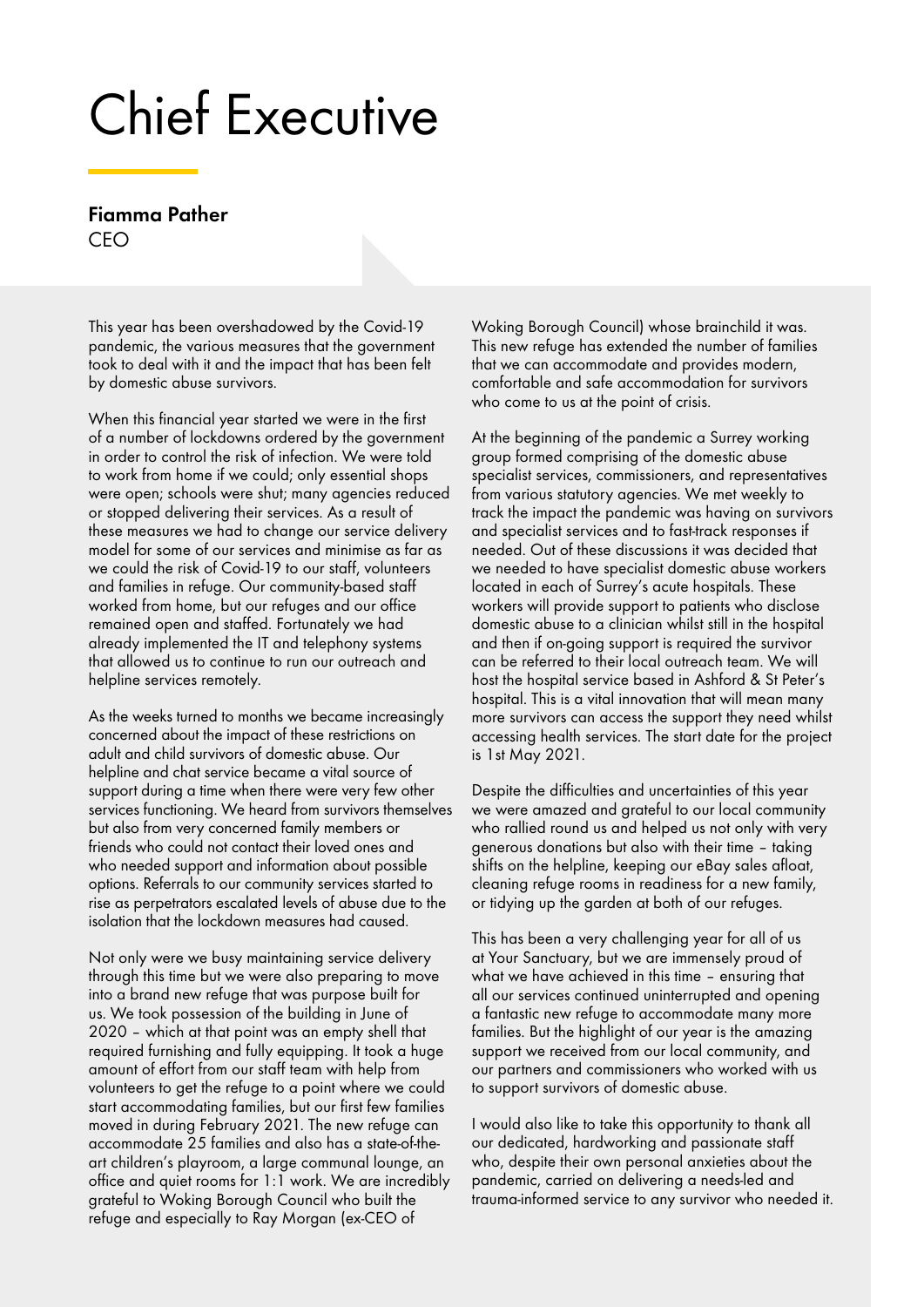## Report of the Trustees

The trustees who are also directors of the charity for the purposes of the Companies Act 2006, present their report with the financial statements of the charity for the year ended 31 March 2021. The trustees have adopted the provisions of Accounting and Reporting by Charities: Statement of Recommended Practice applicable to charities preparing their accounts in accordance with the Financial Reporting Standard applicable in the UK and Republic of Ireland (FRS 102) (effective 1 January 2015).

#### OBJECTIVES AND ACTIVITIES

#### Vision

Our vision is a world free from domestic abuse.

#### Mission

We offer sanctuary, support and empowerment to anyone experiencing domestic abuse and enable children to be seen, heard and validated. We challenge mind set to change attitudes and facilitate informed choices.

#### Core Aims

- To offer protection for survivors and their children
- To work towards the prevention of domestic abuse
- To provide effective services
- To undo the harm caused by domestic abuse

#### Core Values

- Protection
- Empowerment
- Respectful
- Non-Judgemental

In setting objectives and planning for activities, the trustees have given due consideration to general guidance published by the Charity Commission relating to public benefit and, in particular, to its supplementary public benefit guidance.

The strategies employed to achieve the charity's aims and objectives are detailed below. Our charitable activities are focussed on providing protection from, prevention of and recovery from all forms of domestic abuse. Our refuges provide safe houses for women and children who are fleeing from violence and abuse – we are limited in this provision by the number and size of rooms available. As houses offer shared accommodation we cater only for women, from any background, ethnicity, faith or sexuality, and for their children. We do, however, provide an outreach service in the community for both men and women, and for children. Our community outreach service is focussed on risk management and providing support according to individual need. The outreach service is open to the general public limited only by geographical boundaries – i.e. North West Surrey as per our service level agreements. Our helpline service is available to all and is advertised throughout Surrey by ourselves and by various partner agencies.

In order to meet our core aims our strategies this year were:

- To transform Your Sanctuary into a trauma-informed organisation
- To have sustainable and secure funding
- To deliver excellent services that meet the needs of survivors

Whilst some steps were undertaken to start transforming Your Sanctuary into a trauma-informed organisation, limitations around training, due to Covid-19 restrictions, meant some of this work had to be deferred to 2021/22. However, with regard to our strategies, the charity has been successful in securing funding, both statutory and non-statutory, during the year and the following reports provide detail of funding received, and how it has been used in furtherance of our objectives and core aims.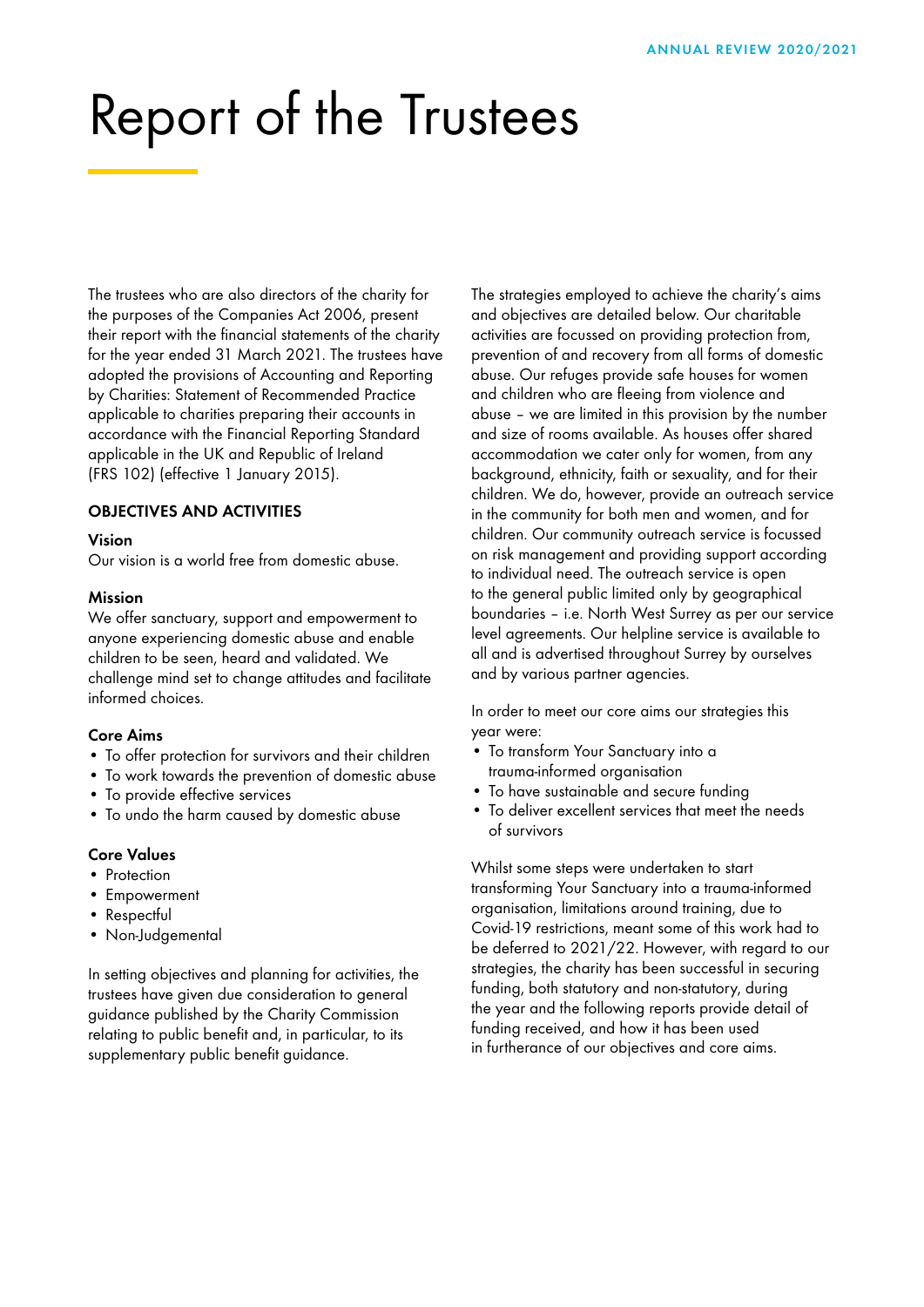#### ACHIEVEMENT AND PERFORMANCE

## Community Outreach Service

Our community outreach service provides emotional and practical support to those experiencing domestic abuse in the boroughs of Woking, Runnymede and Surrey Heath. We use a needs-led and traumainformed approach to provide a safe space for survivors to talk about their experiences and understand what options they must keep themselves and their children safe. Our clients are referred to us through a variety of agencies:

- Police
- Health professionals
- Children's Services
- Children's Centres
- Your Sanctuary helpline ...and other statutory and voluntary agencies

During 2020/2021 we received 1,592 referrals, which represents an increase of just under 300 referrals over the previous year. This year our outreach service has been delivered predominantly remotely due to the lockdown measures that have been in place. Although we have not been able to meet survivors face to face, we have continued to support them using other means such as phone, video call (where safe to do so), text and email. Each of our outreach workers supported an average of 40 clients at any one time.

We offer a wide range of services:

- Risk and needs assessments
- Safety planning
- One to one support
- Emotional and practical support
- Group work
- Advocacy
- Referral or signposting to other agencies
- Support through court (civil or criminal)

We work within a multiagency environment in order to meet the needs of survivors. Despite the pandemic we continued to attend our local MARAC (Multi Agency Risk Assessment Conference) which was held virtually. This regular meeting brings together both statutory and voluntary agencies to discuss the highest risk survivors so that a safety plan can be created using the knowledge and resources of all the agencies present. We also attend professionals' meetings in order to support and advocate for the survivors we are engaged with.

"Thank you so much for all of your help and support, I definitely wouldn't have the strength to do this without you supporting me"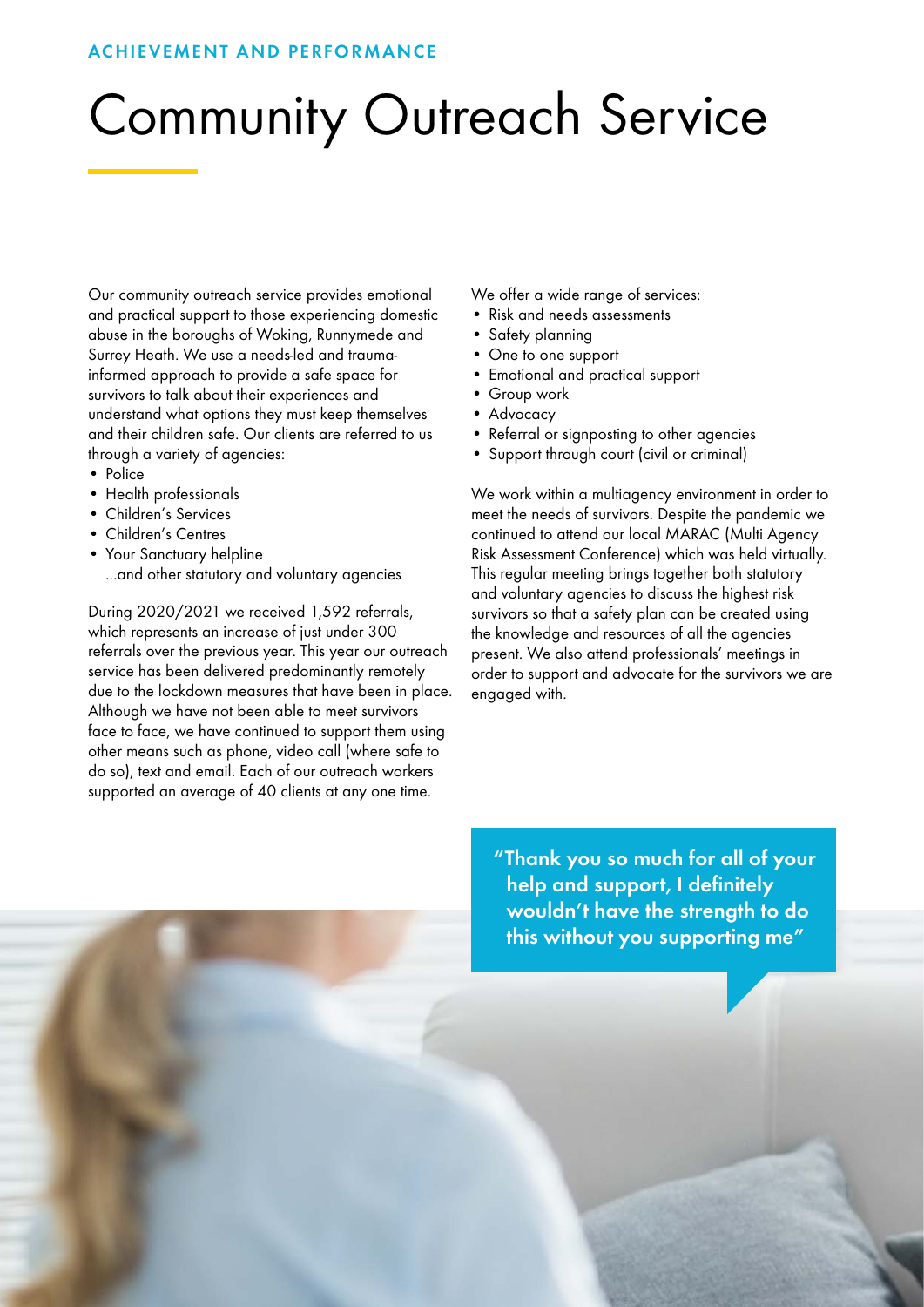We remain part of the Surrey Domestic Abuse Partnership (SDAP) comprised of 4 organisations, commissioned by Surrey County Council, the Office of the Police and Crime Commissioner in Surrey, and Surrey Police to provide community outreach services in Surrey. This partnership ensures survivors receive a consistent service based on best practice wherever they live or work in the county, and that our voices are stronger as a whole when advocating with statutory and non-statutory services for survivors.

Our Specialist Male Outreach Service continued to serve the whole of Surrey receiving referrals from our partner outreach services as well as other agencies and professionals. This year we received 116 referrals for male survivors which is an increase from the previous year.

We have continued to extend our service offering by developing a team of outreach volunteers who offer longer term emotional support to those survivors who don't need the more intense service offered by our outreach workers. This service has been more limited this year with support mostly offered remotely rather than in person.

Our Outreach service also strives to ensure that other professionals, agencies and organisations are more aware of domestic abuse and are able to give an appropriate response to survivors who may approach them for help. This year we delivered a limited number of virtual training/awareness raising sessions for several organisations such as Surrey Police, Children's Services and Surrey County Council.



OF SURVIVORS WHO ENGAGED<br>WITH OUR SERVICE FELT AN INCREDIT IN FEELINGS OF EMPOWERMENT WITH OUR SERVICE FELT AN INCREASE IN FEELINGS OF EMPOWERMENT AND SPACE FOR ACTION

**71 MILLION OF SURVIVORS WHO ENGAGED<br>WITH OUR SERVICE FELT THEY<br>WITH PROBLEMS** WITH OUR SERVICE FELT THEY WERE BETTER ABLE TO DEAL WITH PROBLEMS

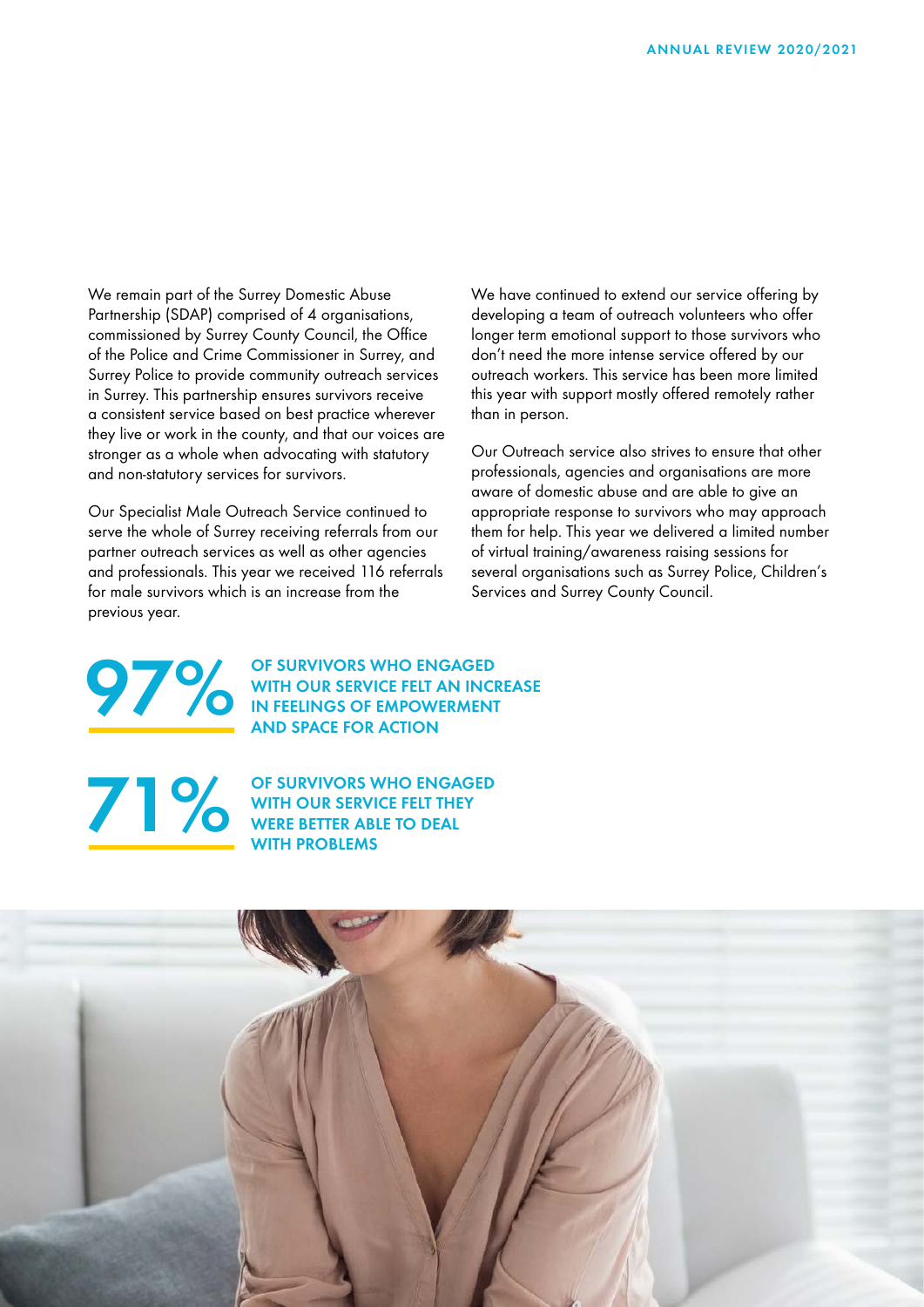#### ACHIEVEMENT AND PERFORMANCE



# 100%

OF THE CHILDREN WHO ENGAGED WITH OUR SERVICE FELT THEY KNEW MORE ABOUT WHERE TO GET HELP IF THEY NEEDED IT

85%

### "Cheers for all the help. Things are different now"

#### OF THE CHILDREN WHO ENGAGED WITH OUR SERVICE HAD IMPROVED MENTAL HEALTH

Our children's outreach service provides 1:1 and group therapeutic support to children who have been affected by domestic abuse. The children are referred from our adult outreach service and are the children of our outreach clients. During 1:1 sessions the children are encouraged to speak openly in a safe and empathetic environment. They are supported through therapeutic play and are enabled to explore their thoughts and feelings around their personal safety, self-awareness, self-worth, self-esteem and sense of purpose. The sessions are child-centred and needs-led.

Children's **Outreach** Service

Due to the lockdown measures implemented for much of this year our ability to provide face to face support was limited. However, when possible, our children's workers would meet with children ensuring they were socially distanced – often this would mean going for a walk or meeting up in a park. For many of those children our children's worker was the one constant source of support during this time as schools, activities, youth clubs etc had all been closed. The pandemic and lockdown measures had a profound effect on children and young people's mental health as they were isolated from friends, unable to attend school, and often stuck in crowded homes with little opportunity for privacy.

Unfortunately we were unable to provide any group work sessions during this year due to the pandemic.

During 2020/2021 we worked with 20 children on a 1:1 basis and delivered 200 sessions. As part of our partnership working, we also provided virtual consultation sessions in our local social care hub in order to develop knowledge and skills around domestic abuse. This is aimed at improving responses to survivors of domestic abuse who are engaged with a social worker.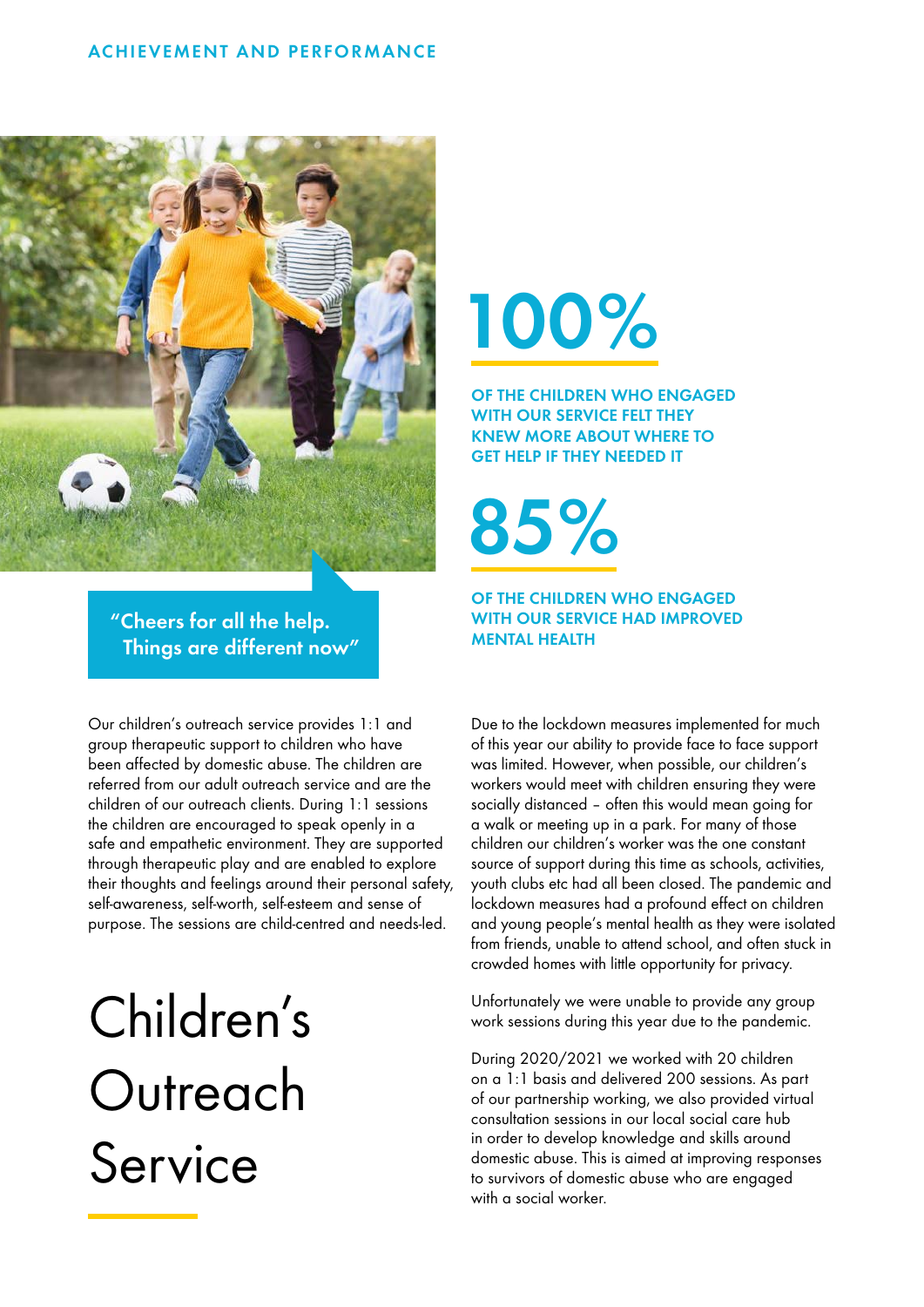## Refuge Service (Safe Houses)

Your Sanctuary has two refuges located in North West Surrey. These are safe houses in secret locations for women and their children fleeing abuse and violence. At the beginning of this financial year we had two refuges that could accommodate 13 families. In February of 2021 we opened a brand new, purpose-built refuge that has 25 bedrooms, and we closed our old 7 bed refuge. This new refuge was built and is owned by Woking Borough Council, who also provided a sizeable grant to help us furnish and equip the building. We are incredibly grateful to Woking Borough Council for investing in this facility and showing their strong commitment to supporting survivors of domestic abuse. This means that we can now support over 30 families between our two refuges. We have maintained our complex needs service for women with higher mental health or alcohol abuse needs as we know there is a growing need for this level of support.

Each woman has a key worker allocated to her on arrival, who provides emotional and practical support throughout her 6 month stay which includes:

- One to one support
- Emotional and practical support
- Support in claiming benefits and budgeting
- Group work
- Volunteering opportunities
- Educational and training opportunities
- Support with moving on and resettlement in the community
- Parenting support
- Advocacy
- Support with legal issues (criminal or civil)

"You showed me that I can calm my anxieties down, and when I feel that I am strong, it's then that I will overcome my fears, it just takes time to keep healing our past traumas is my guess"

During 2020/2021 we welcomed 55 new families into our refuges and supported them to recover from their experiences. They came from all over the country and often arrived with only 1 suitcase of belongings or sometimes just with the clothes they were standing up in.

The Office of the Police and Crime Commissioners for Surrey (OPCC) kindly provided a transition fund for the families that came into our refuges, so we were able to welcome them with new bedding, towels, crockery, saucepans etc which they used during their stay and then took with them when they moved out into the community.

It has been challenging to provide our normal level of support in our refuges due to the pandemic as we could not have volunteers come into the houses to run extra activities and additional support. However, our staff have continued to work in refuge throughout the pandemic providing a reassuring presence for the families. We had to incorporate strict cleaning regimes and mask wearing in the communal areas which families found quite difficult to manage, and one to one meetings were also challenging whilst maintain social distancing. Fortunately we did not have an outbreak of Covid-19 in either of the refuges but a couple of families had to isolate due to outbreaks at the local school.

Our staff team worked incredibly hard to continue to support families, as well as furnish and equip our new refuge – a task made even more challenging as stocks of furniture and equipment, and also deliveries, were unpredictable. However, it was all worth it as our new refuge looks warm and welcoming.

**95% OF SURVIVORS WHO STAYED IN REFUGE SA** 

STAYED IN REFUGE SAID THEY FELT SAFER

**90% OF SURVIVORS WHO STAYED IN REFUGE SA THEY FELT MORE OPTI.** 

STAYED IN REFUGE SAID THEY FELT MORE OPTIMISTIC ABOUT THEIR FUTURE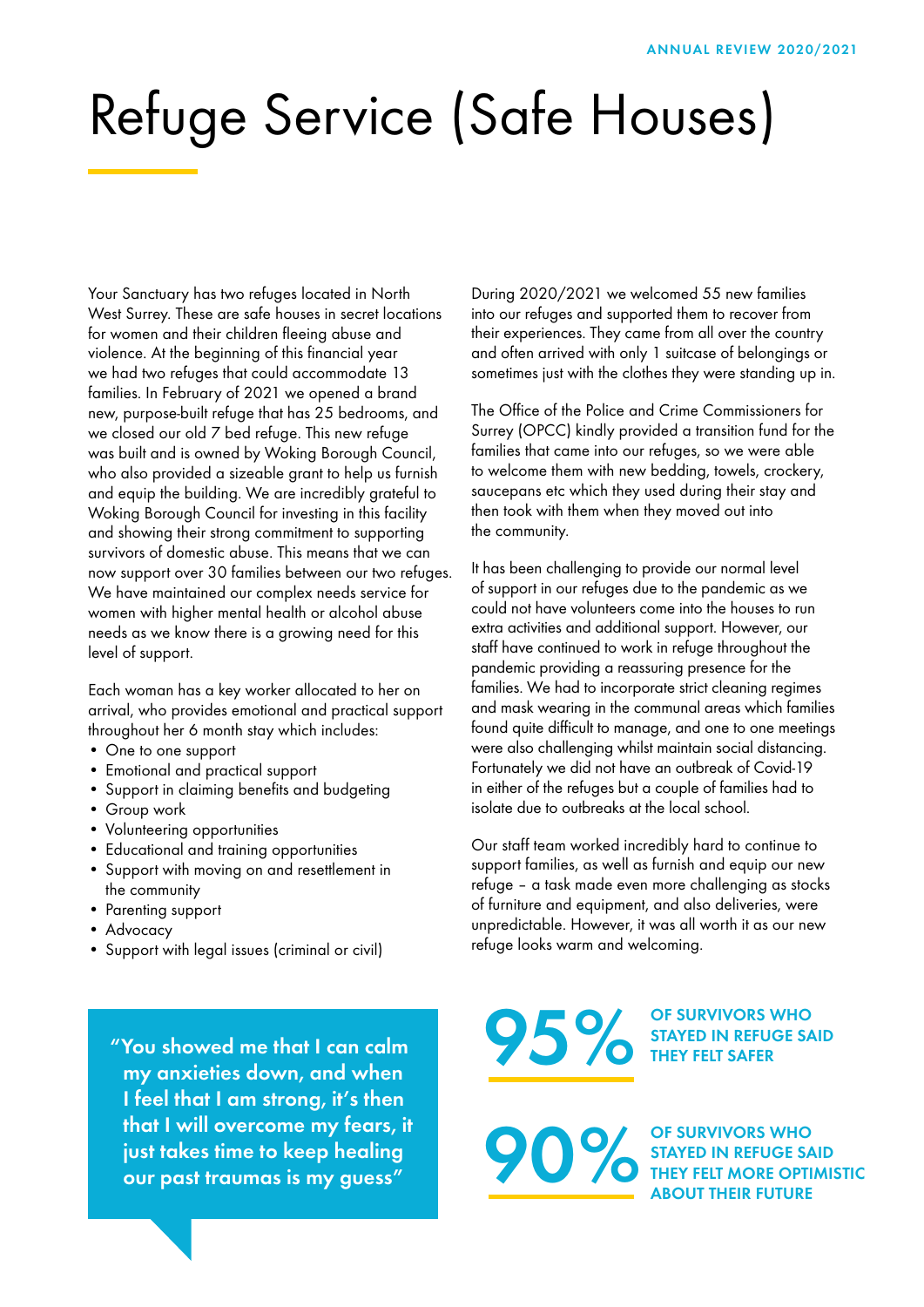#### ACHIEVEMENT AND PERFORMANCE

## Children's Service in Refuge



Our children's service in refuge is funded by BBC Children in Need, the OPCC and Surrey County Council. This provides us with one full time therapeutic play worker and one part-time play-worker working across both our refuges. Our children's service in refuge focusses on therapeutic support and play, alongside group play work for the children who come and stay with us.

The service aims to undo the harm caused by experiencing domestic abuse, and to help children understand the abuse that happened was not their fault. We work with them to rebuild their self-esteem and confidence, and support them in the transition from refuge to life in the community. Each refuge has a playroom that is equipped with toys, books, arts and crafts materials, and other activities, all of which is used to help the children engage, play and have fun.

**95% OF CHILDREN**<br>FELT SAFER

**90%** OF CHILDREN IN REFUGE<br>RELATIONSHIP WITH

THEIR MUM

IN REFUGE FELT SAFER

HAD AN IMPROVED RELATIONSHIP WITH "I feel like I have much more confidence and I understand why I react the way I do"

31 children were supported by our refuge children's service this year. The children also received support from other groups/agencies whilst they were with us, for example, family centres, health visitors, local companies, and volunteers.

#### **Activities**

We involved and engaged the children in refuge in a number of activities this year.

Here are a few examples of what went on throughout the year:

- Shared breakfasts and lunches
- Cooking and baking
- Arts and crafts
- Themed activities for celebrations such as Christmas, Spring, International Women's day
- PJ party with movies
- Walks out in the community
- Rhyme time and music groups
- Birthday parties and holiday parties such as Christmas party and Halloween celebration
- Joint sessions between Mums and Children
- Gardening sessions
- Role play and dressing up with performances
- Talent shows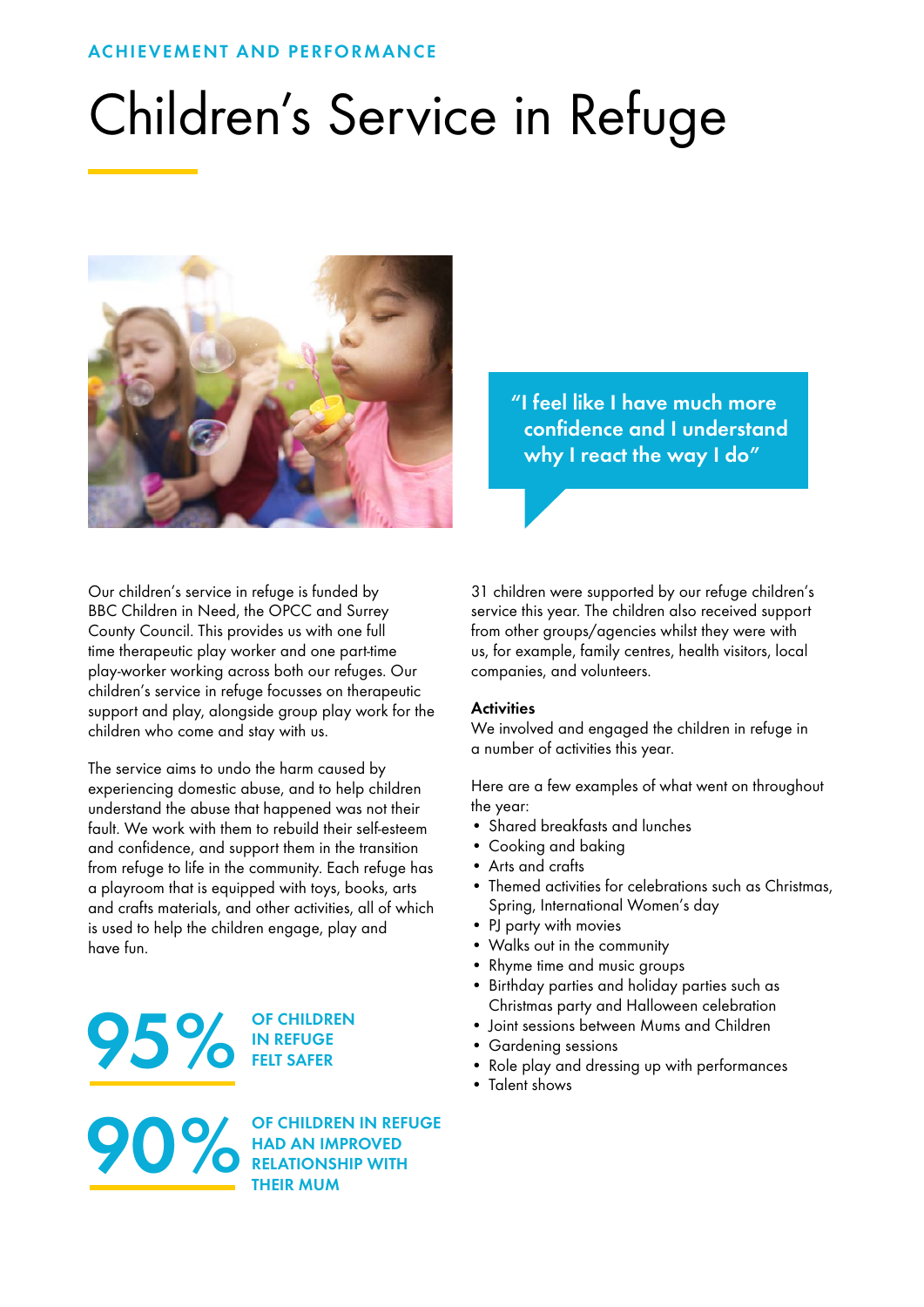## Helpline

Our specialist domestic abuse helpline is available for anybody living or working in Surrey and is open from 9am till 9pm, 7 days a week. Our helpline is often the first port of call for people experiencing domestic abuse and the fact that they can talk to somebody who is non- judgemental, empathetic, and above all believes them, is extremely important.

Our trained staff and volunteers take calls from:

- People experiencing domestic abuse
- Friends or family members worried about somebody else
- Professionals seeking information, advice or referral pathways
- People wishing to donate to us

Staff and volunteers provide:

- Listening support
- Information
- Sign posting to other agencies
- Referral into Your Sanctuary services

During the year we received in 4,701 calls with the busiest month being August 2020. 994 calls were requests for refuge. These figures are all much higher than in previous years and are as a result of survivors and friends and family members reaching out during lockdowns for some support and information. We were fortunate to receive additional funding from the OPCC and from the Community Foundation for Surrey which enabled us to expand our helpline resourcing in order to cope with the extra demand.

Our on-line chat service was launched in February 2019 and was aimed at survivors and others for whom the phone may not be appropriate or safe. This year we had 472 online chats many of which were from survivors who were locked into their homes with their abuser and therefore could not use the phone to speak to us – the chat service provided a safe way to reach out for support and information. This innovation in our services really came into its own this year.

92%

OF CALLERS WHO RESPONDED SAID THAT THEY HAD AN IMPROVED UNDERSTANDING OF ABUSE AND ABUSIVE BEHAVIOURS AFTER ENGAGING WITH THE HELPLINE

"I have called the helpline a few times now and each time the call handler is so kind and takes the time to listen to me. I don't know what I would have done without you"

97%

OF CALLERS WHO RESPONDED SAID THAT THEY FELT THEY UNDERSTOOD MORE ABOUT THEIR RIGHTS AND OPTIONS AFTER ENGAGING WITH **HELPLINE**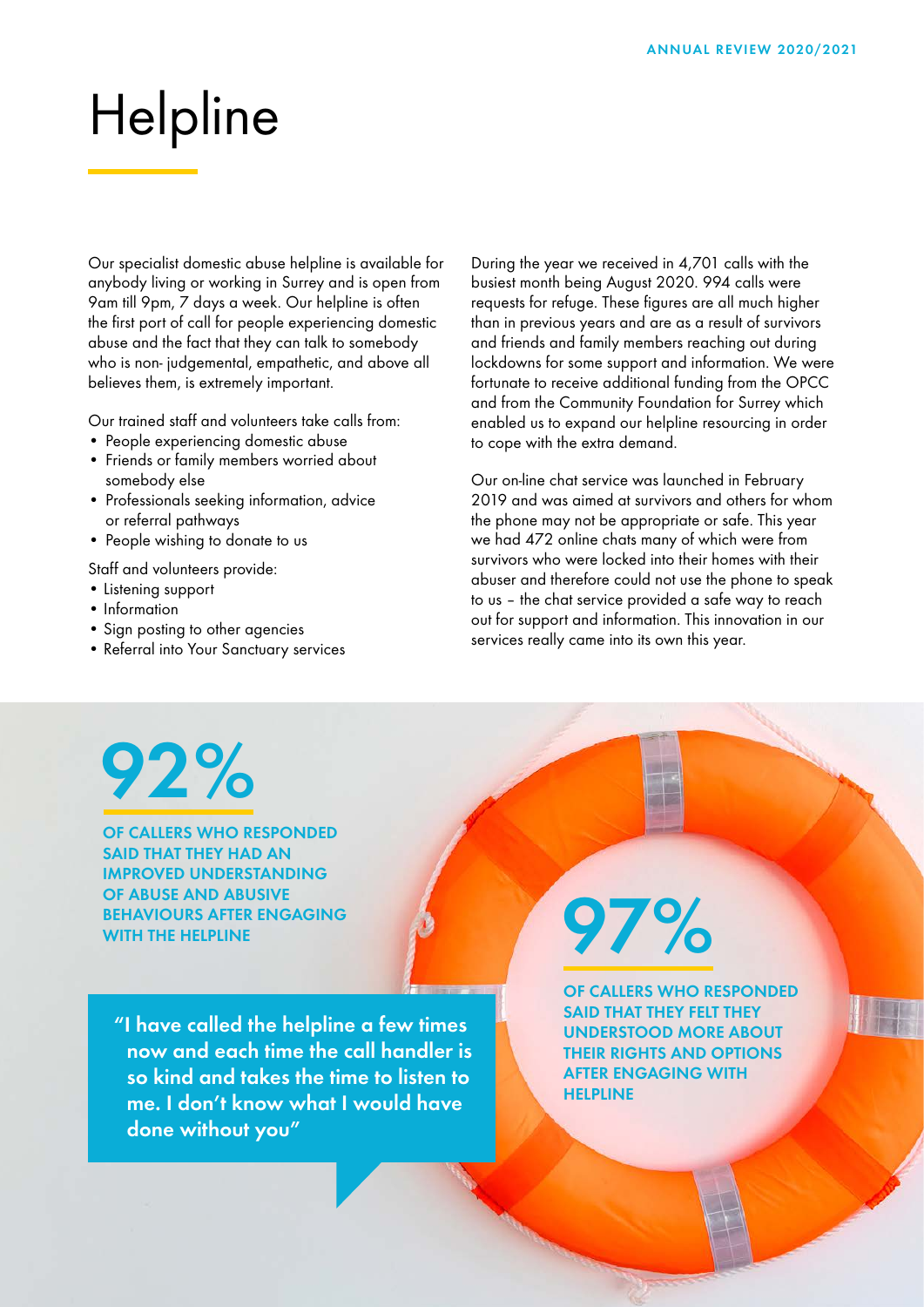#### ACHIEVEMENT AND PERFORMANCE

## Volunteers

It would not be possible to do all the work that we do without the continued support of our fantastic volunteers.

During the year we have been helped by a team of 75 volunteers who have had various roles throughout the organisation:

#### • Helpline • Admin • Outreach • Refuge • Children's Services • Fundraising • Marketing

In 2020/2021 volunteers contributed approximately 5000 hours (which is a little less than previous years due to the restrictions placed on us by the lockdowns) to Your Sanctuary which is equivalent to approximately £55,000 if we were to pay staff members. This is an important and much valued contribution and demonstrates how much more we can deliver with and through our volunteers. Our volunteers contribute to the well-being of clients and staff, provide positive energy, creativity, and also do a great job of promoting our services externally.



This year more shifts than ever were covered by volunteers on our helpline during out of hours shifts – approximately 575 shifts this year which represents 97% of the total out of hours shifts. Our volunteers have also taken shifts during the day – lessening the load on our staff members who were coping with increased call numbers. This year they covered 286 shifts during office hours which is an increase from last year. Most of our helpline volunteers were able to take the calls from home so could carry on with their volunteering despite the Covid-19 restrictions.

Volunteers are involved with a wide variety of activities to support this organisation:

- Setting up the new refuge preparing rooms and collecting furniture
- Helping us with our eBay fundraising initiative
- Delivering 1:1 support for outreach clients remotely via phone/email/text
- Clearing and tidying the refuge gardens
- Delivering Christmas presents to survivors and their children

Obviously this year there have been limited opportunities for volunteers to support us as they could not come into our office or into our refuges and we did not run any fundraising events. However, we were able to adapt some of our work so that, for instance, outreach volunteers could engage with survivors remotely. We do however look forward to offering greater opportunities next year.

We did see a huge upturn in the number of people contacting us to volunteer for Your Sanctuary this year due in part to many people being on furlough and the increased awareness around the impact of domestic abuse on survivors during lockdown.

We would also like to take the opportunity to thank the Surrey Volunteer Bureaux network, Volunteer Woking and other organisations who play an important role in helping us to find volunteers.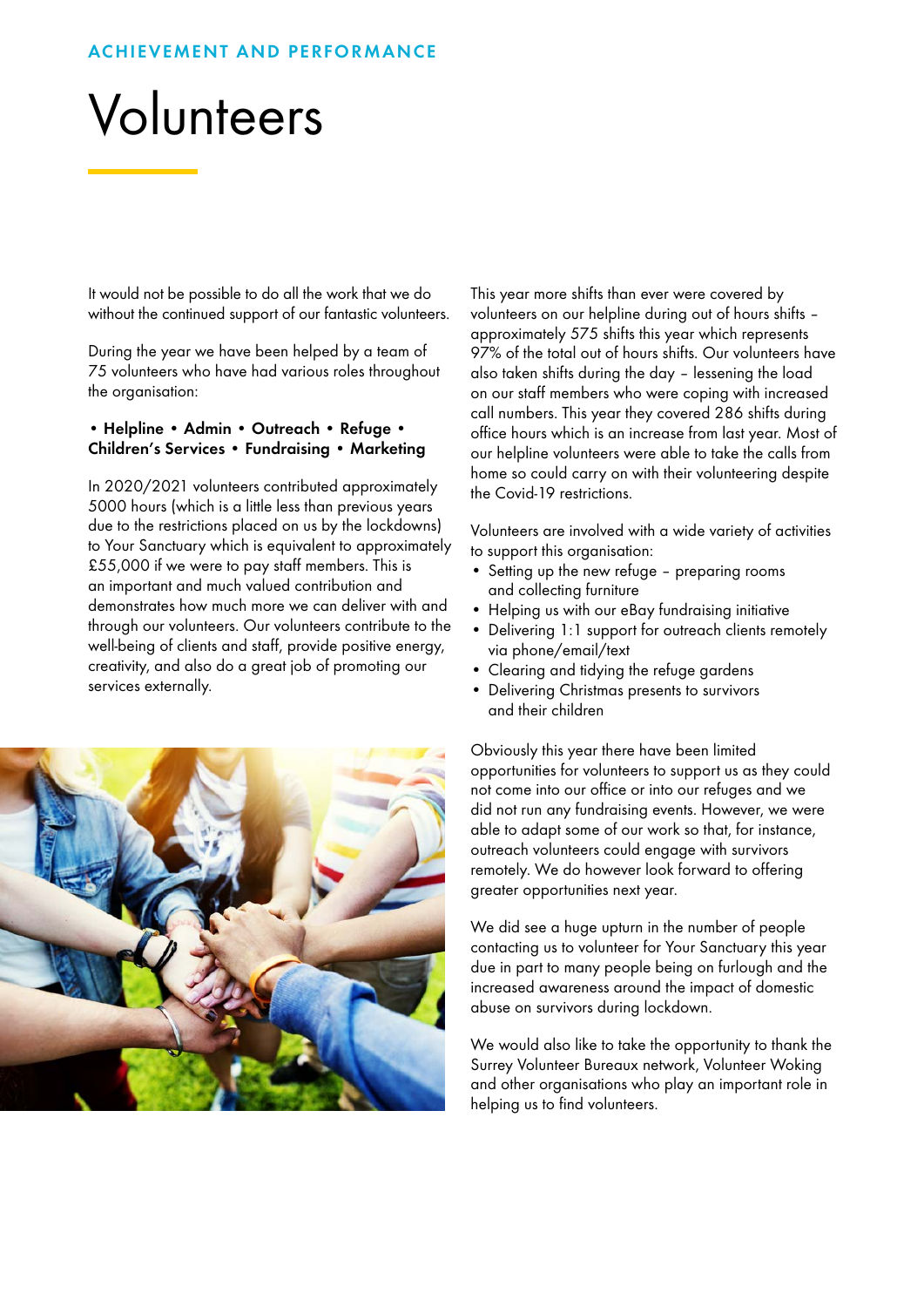## Donations and Fundraising

As a charity our full-service provision is dependent on the organisations and individuals who support us, enabling us to extend our work and reach as many survivors of domestic abuse as possible.

In the year ended 31st March 2021 we received significant grants from Woking Borough Council; BBC Children in Need, the Community Foundation for Surrey, The Henry Smith Charity, the Lloyds Bank Foundation, Women's Aid, Nationwide Building Society, and the National Lottery Community Fund, which together provided funding to furnish our new refuge, supported our work with children, allowed us to extend our outreach services, deliver the helpline, continue to operate through the pandemic, and provide other services.

Once again, we are very grateful to the local staff of Enterprise Rent-A-Car who have continued to provide volunteer services to us.

We have also continued to crowdfund for particular needs and are thankful for the financial support of GlobalGiving.

In common with many charities, this year our community fundraising was very different to earlier years. At the start of the financial year we reduced our expectations and fundraising budget because we were aware Covid-19 was going to put a stop to many sponsored events, the ability to host coffee mornings, and the like. However, what we had not anticipated was the fantastic response we would get from folk in the community who were concerned about the impact the lockdowns were having on survivors of domestic abuse. It was phenomenal! With the new era of online meetings etc came a new era of fund-raising with innovative ways of sponsorship. We should give a special mention to Welcome Church in Woking who raised in the order of £30,000 for Your Sanctuary through fantastic sponsored challenges. In addition, we also received many other significant donations from local organisations and individuals, for instance, one supporter regularly sent a cheque to us from her pension income because she was so concerned about the increased levels of domestic abuse. One way in which we fund-raise is through selling quality items on eBay – again, we can only do this due to the items kindly gifted

to us by supporters, and the volunteers who run this venture for us. There has also been a significant increase in the number of supporters who donate to us via regular monthly giving for which we are very grateful.

Needless to say, all this generosity meant we not only met our fund-raising budget but completely surpassed it. It helped us to adapt to the strange times we found ourselves in, to furnish our new refuge, and to extend our services in all areas to meet the growing need. It was also a huge encouragement to the staff of Your Sanctuary – we were working in very trying circumstances, taking on many new risks in order to continue and extend our service provision, but to receive so much fantastic support helped us through this difficult process. We cannot name all our wonderful donors but want to say a massive thank you to you all – your support helped us through the most difficult of years and has positioned us well to help more survivors of domestic abuse, and to offer more preventative services, in the coming years.

Our major funders are Surrey County Council, Woking Borough Council, the Office of the Police and Crime Commissioners for Surrey (OPCC), the Ministry of Housing, Communities and Local Government, and the Ministry of Justice. As always, we are enormously grateful for their support which underpins our ability to achieve our mission.

The charity uses a fundraising consultant to make trust and grant applications, and an in-house fundraiser to raise funds and awareness in the community. During the year ended 31 March 2021 the total amount fundraised was £481,000. Details of the main ways in which this funding was used to help Your Sanctuary's charitable objectives are given above.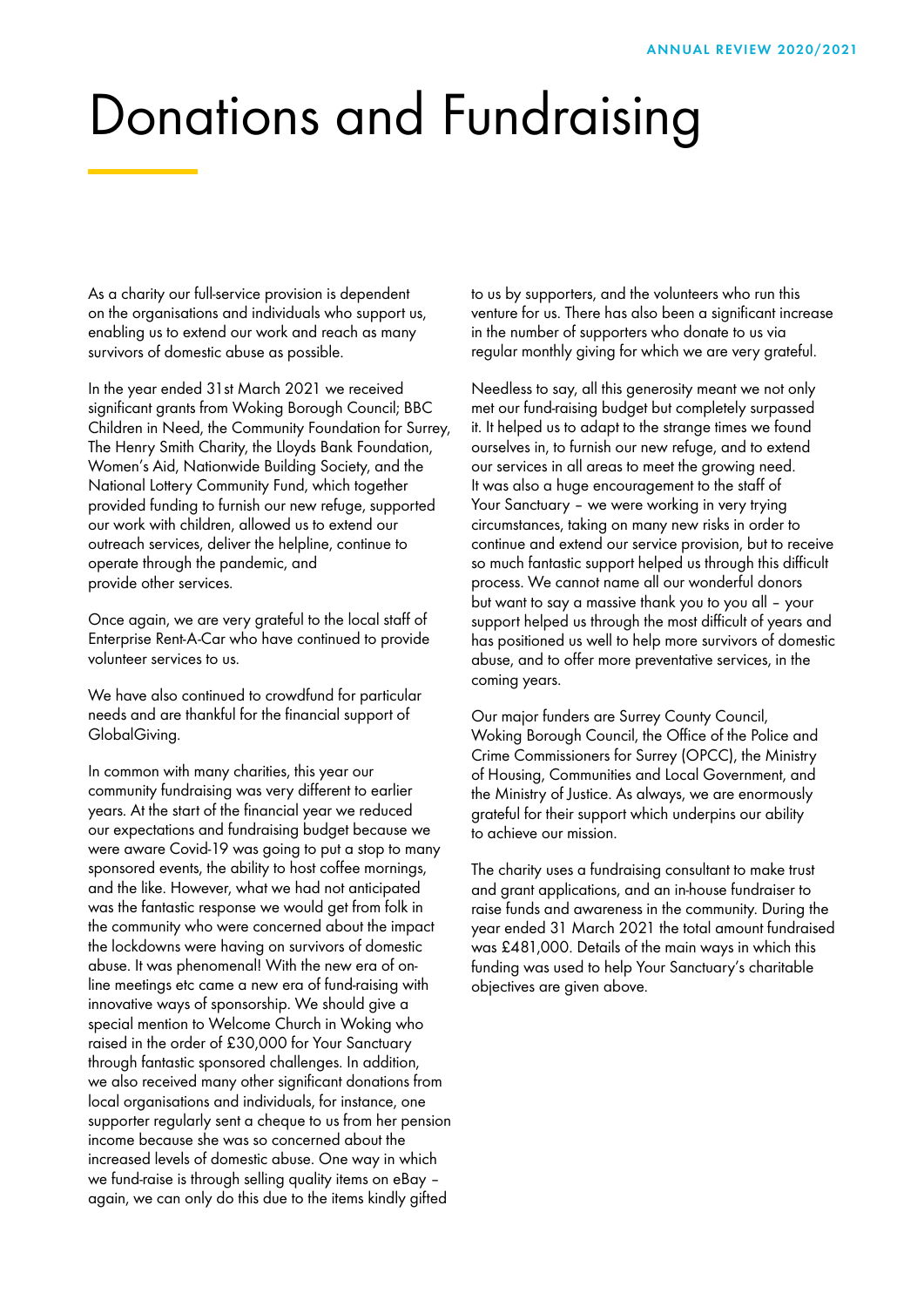#### ACHIEVEMENT AND PERFORMANCE

## Future plans

#### Strategic aims for the next 3 years:

- To be the specialist provider of support to Children and Young people in NW Surrey who have experienced domestic abuse or are at risk of experiencing it through recovery and educational programmes.
- To ensure that our services are inclusive and diverse so that survivors who may be 'further away' from agencies are able to engage with us.
- To provide programmes that enable adult survivors engaged in our community-based and accommodation-based services to recover from their experiences of domestic abuse.
- To provide accommodation-based services that meet the needs of survivors fleeing domestic abuse taking into account existing and relevant external factors.
- To use technology and digital platforms to help us achieve our aims for survivors and for the organisation as a whole
- To build diverse and sustainable income streams so that Your Sanctuary is financially stable.

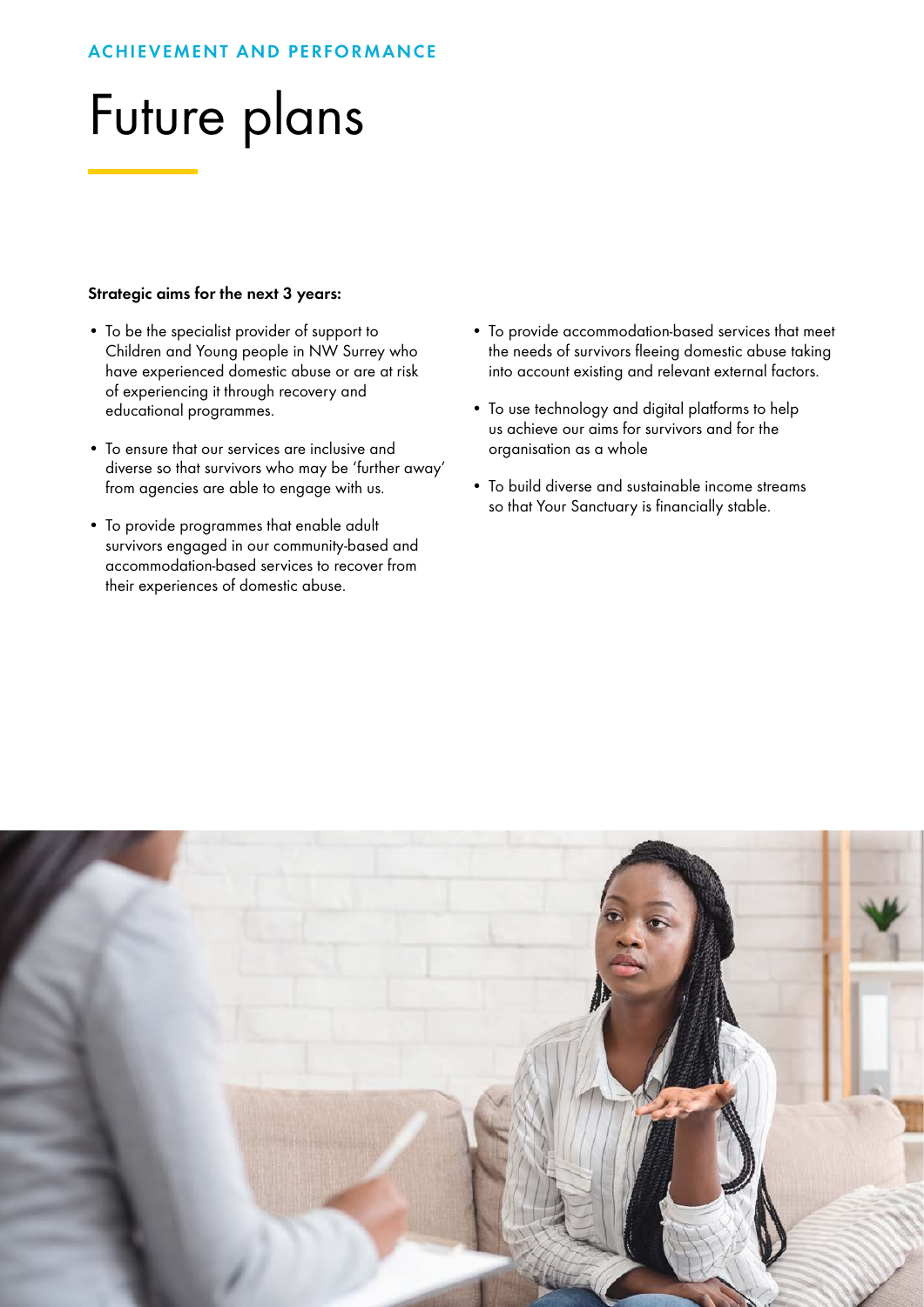## Our Services – facts, figures, results and impact

Source: Your Sanctuary – Outcomes Measurement Framework

### **OUTREACH**

WE RECEIVED **1,592** REFERRALS FOR OUR COMMUNITY OUTREACH SERVICE DURING THE YEAR

## IMPACT



OF SURVIVORS WHO ENGAGED WITH OUR SERVICE FELT AN INCREASE OF EMPOWERMENT AND SPACE FOR ACTION

**71%** OF SURVIVORS WHO ENGAGED WITH OUR SERVICE FELT THEY WERE BETTER ABLE TO DEAL WITH THEIR PROBLEMS

### IMPACT



RESPONDED SAID THAT THEY FELT THEY UNDERSTOOD MORE ABOUT THEIR RIGHTS AND OPTIONS AFTER ENGAGING WITH HELPLINE

### **HELPLINE**

WE RECEIVED CALLS ON OUR HELPLINE **4,701**

**92%** OF CALLERS WHO RESPONDED SAID THAT THEY HAD AN IMPROVED UNDERSTAND-ING OF ABUSE AND ABUSIVE BEHAVIOURS AFTER ENGAGING WITH THE HELPLINE

IMPACT

### REFUGE

THIS YEAR WE WELCOMED **55** FAMILIES INTO OUR TWO REFUGES

95% OF SURVIVORS WHO STAYED IN REFUGE FELT SAFER

**90%** OF SURVIVORS WHO STAYED IN REFUGE SAID THEY FELT MORE OPTIMISTIC ABOUT THEIR FUTURE

### IMPACT 95% OF CHILDREN IN REFUGE FELT SAFER

**90%** OF CHILDREN IN REFUGE HAD AN IMPROVED RELATIONSHIP WITH THEIR MUM

### IN THE COMMUNITY:

- WE WORKED WITH **20** CHILDREN ON A 1:1 BASIS AND DELIVERED **200** SESSIONS
- **100**% OF THE CHILDREN WHO ENGAGED WITH OUR SERVICE FELT THEY KNEW MORE ABOUT WHERE TO GET HELP IF THEY NEEDED IT
- **85**% OF THE CHILDREN WHO ENGAGED WITH OUR SERVICE HAD IMPROVED MENTAL HEALTH

### CHILDREN'S SERVICES

IN REFUGE:

**31** CHILDREN STAYED IN OUR TWO REFUGES THIS YEAR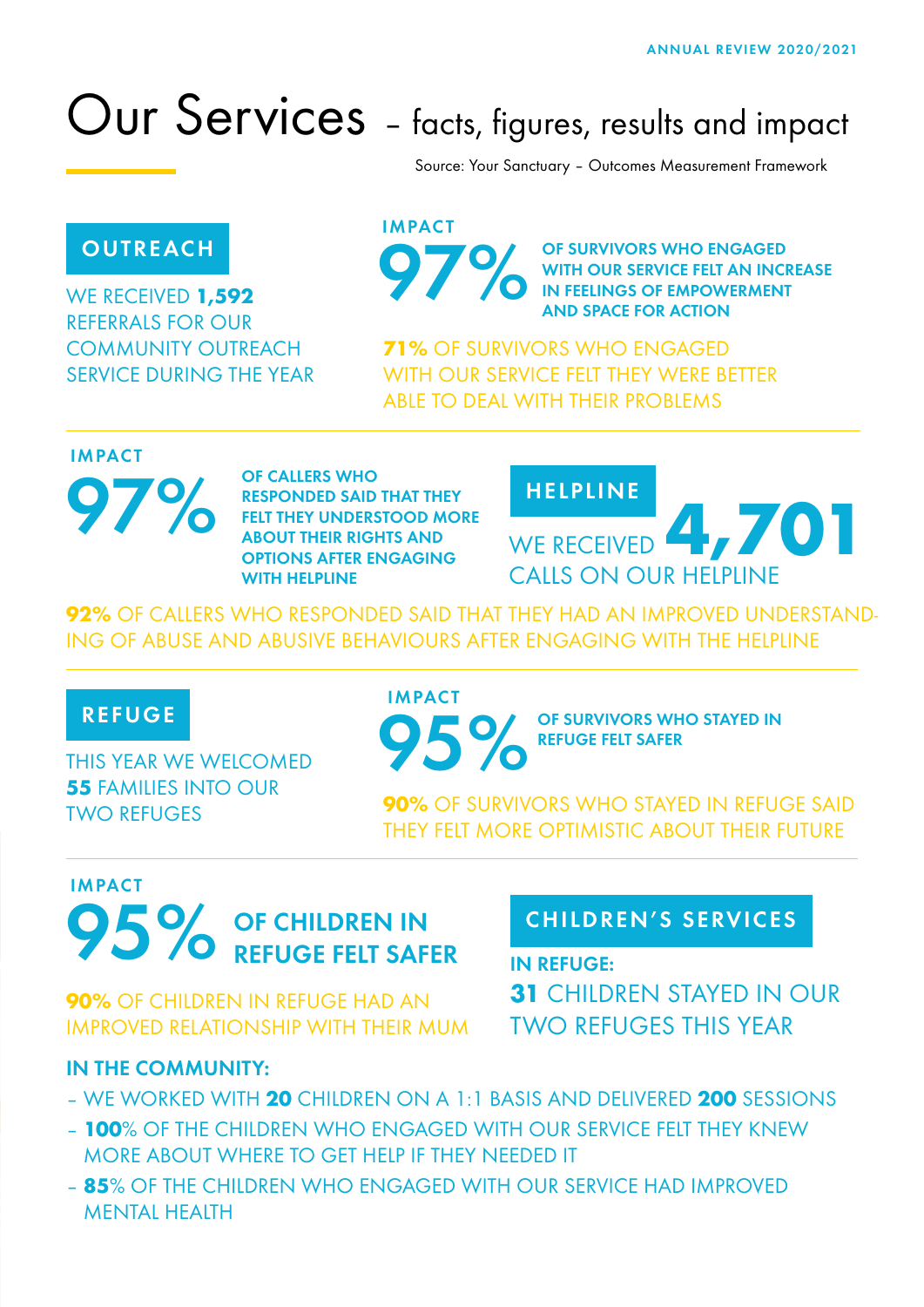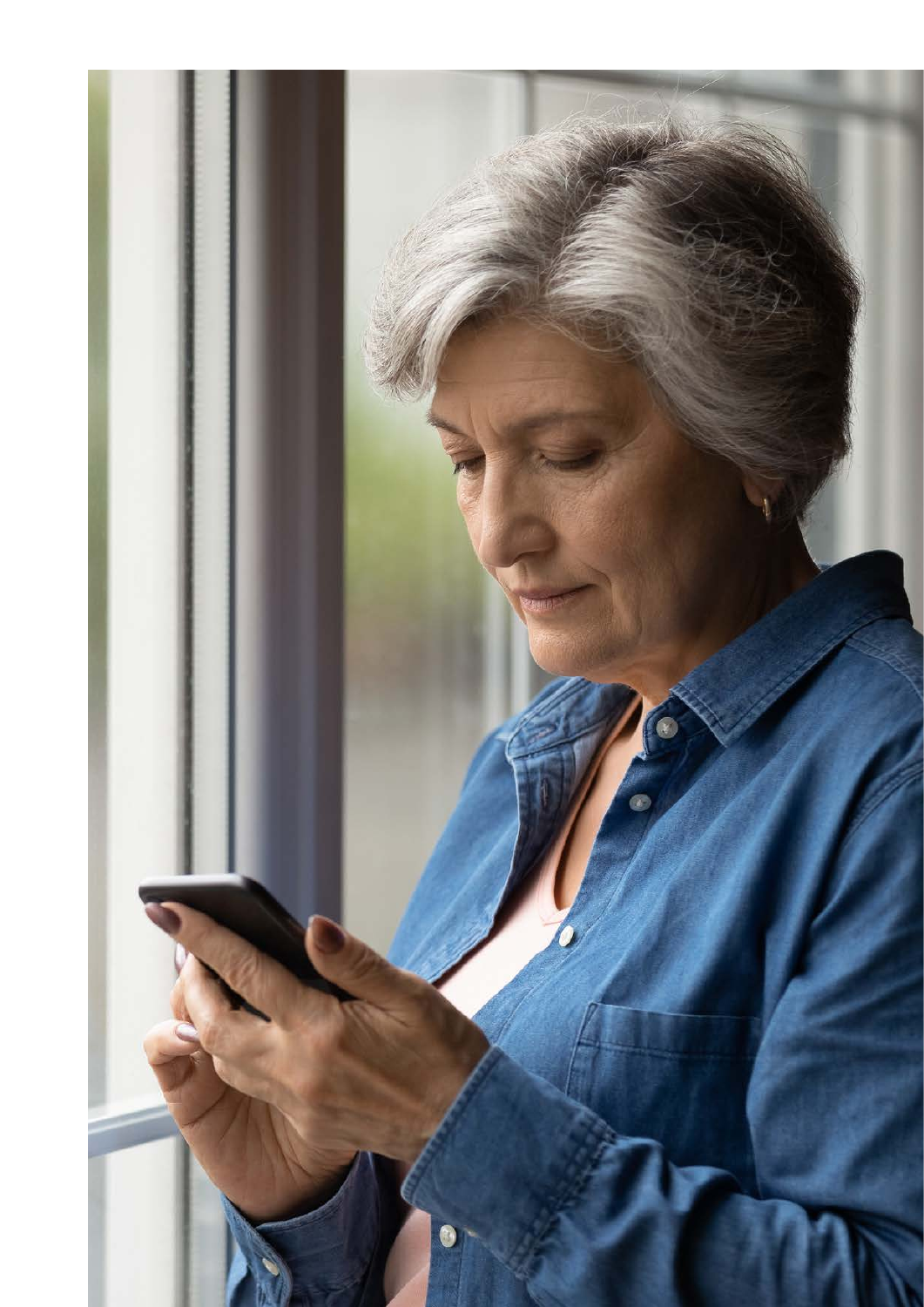## Financial Review

#### Reserves policy

The trustees regularly review the reserves policy and at least on an annual basis. Free reserves, which are the unrestricted funds of the charity, are generally held at a level of approximately 8 months' unrestricted expenditure in respect of refuge running costs, and between 3- and 6-months' unrestricted expenditure in respect of other services. The trustees are mindful of their stewardship responsibilities, in particular with regard to the two refuges. It is essential these monies are available to be used in the event all other funding ceases, in order to prevent homelessness for our refuge residents, who are granted a six months' licence on arrival in refuge, and are dependent on our support and services, and to avoid immediate financial difficulties for the charity. By maintaining free reserves at the stated level ensures sufficient funds are always available to cover essential management, administration and support costs, taking into particular account that we are responsible for the running of two refuges. If funding issues became apparent, it would give the charity the time to seek new funding to support Your Sanctuary. This level of reserves also ensures funds are available to pay any necessary legal obligations, such as redundancy costs, were a winding down of services to become necessary for the charity.

Towards the year end the charity ceased operations in its old 7-bedroomed refuge and began to house women and their families in our new 25-bedroomed refuge. The financial commitments associated with the new refuge are much higher than before and therefore it has been necessary to increase to £547,000 the level of free reserves being maintained in line with the reserves policy. At 31 March 2021, as a result of the unprecedented grants and donations received during the year, free reserves totalled £753,000. However the budget for 2021/22 indicates a deficit in the order of £79,000. Also, the trustees have plans, over the next two years, to use the exceptional funding received in 2020/21 to recruit an extra refuge worker needed for the larger building, to extend the facilities at the new refuge, to offer refuge to women without recourse to public funds, and to extend the helpline chat service and group programmes offered to survivors, all of which is budgeted to cost in the order of £106,000. These are extensions to our services that can only be undertaken due to the generosity of our supporters. So although the free reserves are much higher than the stated reserves policy at the year end, the trustees are satisfied the planned use of reserves over the next two years will then bring the free reserves in line with the reserves policy.

#### Financial Review of the Year

During the year funds received were spent across our services; two refuges, outreach, children's services and the helpline. Total income for the year was £1,505,921 compared to £871,293 in 2019/20. This included significant amounts received both from statutory sources and from the community to aid with the charity's response to the Covid-19 pandemic, and also one-off funding from Woking Borough Council referred to below. Surrey County Council is the main funder for the charity's services in refuge and in the community, and this year provided additional funding for our outreach services to help our response following the lockdowns. In addition to providing and renting to the charity a purpose-built refuge in the year, Woking Borough Council, also provided initial funding to furnish the property. The council also renewed their community grant for our outreach and helpline services. The Office of the Police and Crime Commissioners for Surrey (OPCC) provided funding to enable us to continue our adult outreach services, the children's outreach service, the helpline, to employ a parttime children's worker in refuge, and to help with our Covid-19 response. It also funded our transition fund providing bedding and equipment for those women and families moving on from refuge. The grant which started the prior year from the Ministry of Housing, Communities & Local Government extended into the current year and enabled us to accept into refuge women with more complex needs. They also provided funding to

ensure we could retain a second refuge, and to assist with the helpline and therapeutic services. We continued to receive a major grant from BBC Children in Need which funded a full-time children's worker in refuge, a grant from Lloyds Bank Foundation for core services, and we received a number of significant grants from the Community Foundation for Surrey towards running outreach programmes in the community, the helpline, our children's outreach work, to continue our outreach volunteers' project, for a children's playworker in refuge, and to assist with our outreach work in response to Covid-19. Women's Aid also provided funding to facilitate the Change That Lasts 'Expert Voices' scheme in the community. This year we received an exceptional grant from the Ministry of Justice to assist our services in the response to Covid-19.

Expenditure in the year increased to £1,138,047 from £842,137 in 2019/20. This was mainly comprised of staff costs which increased to £774,556 in 2020/21 from £619,106 in 2019/20 as a result of increasing our services and staff numbers from new funding received, and in particular in responding to the extra support needed as a result of the impact of the coronavirus. The new refuge gave rise to exceptional costs in the year totalling £105,000 for furnishing and preparing the new refuge for use, and for making provision in line with the lease agreement, and for related legal fees.

Restricted income is given to the charity for a specific purpose or project and for 2020/21 amounted to £454,318. The related expenditure for the year was £436,962, of which £6,330 related to capital expenditure and has been transferred to general reserves to cover depreciation costs in future years, and the balance of £11,026 is being carried forward for therapeutic training.

At the beginning of the financial year there was a fund of £50,000 which the trustees had designated to improve and develop the helpline, for outreach and training costs, and for future fundraising costs. During the year £5,000 was used in relation to outreach costs, so the trustees designated a further £5,000 towards future outreach staff costs, and designated a further £50,000 in relation to refuge property costs, giving a balance on that fund at the year-end of £100,000, which is expected to be expended over the next five years.

The overall surplus for the year was £367,874 (2019/20 surplus of £29,156), with a surplus for the year on unrestricted funds of £306,848 (2019/20 surplus £32,369). The surplus was added to reserves and has resulted in a balance of £753,476 on unrestricted funds at the year end, and total funds (including restricted and designated) of £866,289. As detailed in the Reserves Policy and above, the charity received exceptional levels of funding during the year some of which was unspent at the year end. With uncertainty ahead it would not have been prudent to spend all donations in the year and therefore the trustees considered it appropriate to allow reserves to rise in the short-term knowing that £547,000 of free reserves is required to be maintained in order to comply with its reserves policy, the charity has budgeted a deficit of £79,000 for the forthcoming year, and plans are in place to spend the balance of the excess of reserves in the next two years, as detailed in the Reserves Policy.

The charitable company's incoming and outgoing resources all related to continuing activities. The charitable company has no recognised gains or losses other than the net movement in funds for each year.

The financial statements comply with the Charities SORP (FRS 102) 'Accounting and Reporting by Charities: Statement of Recommended Practice applicable to charities preparing their accounts in accordance with the Financial Reporting Standard applicable in the UK and Republic of Ireland (FRS 102) (effective 1 January 2015)', Financial Reporting Standard 102 'The Financial Reporting Standard applicable in the UK and Republic of Ireland' and the Companies Act 2006.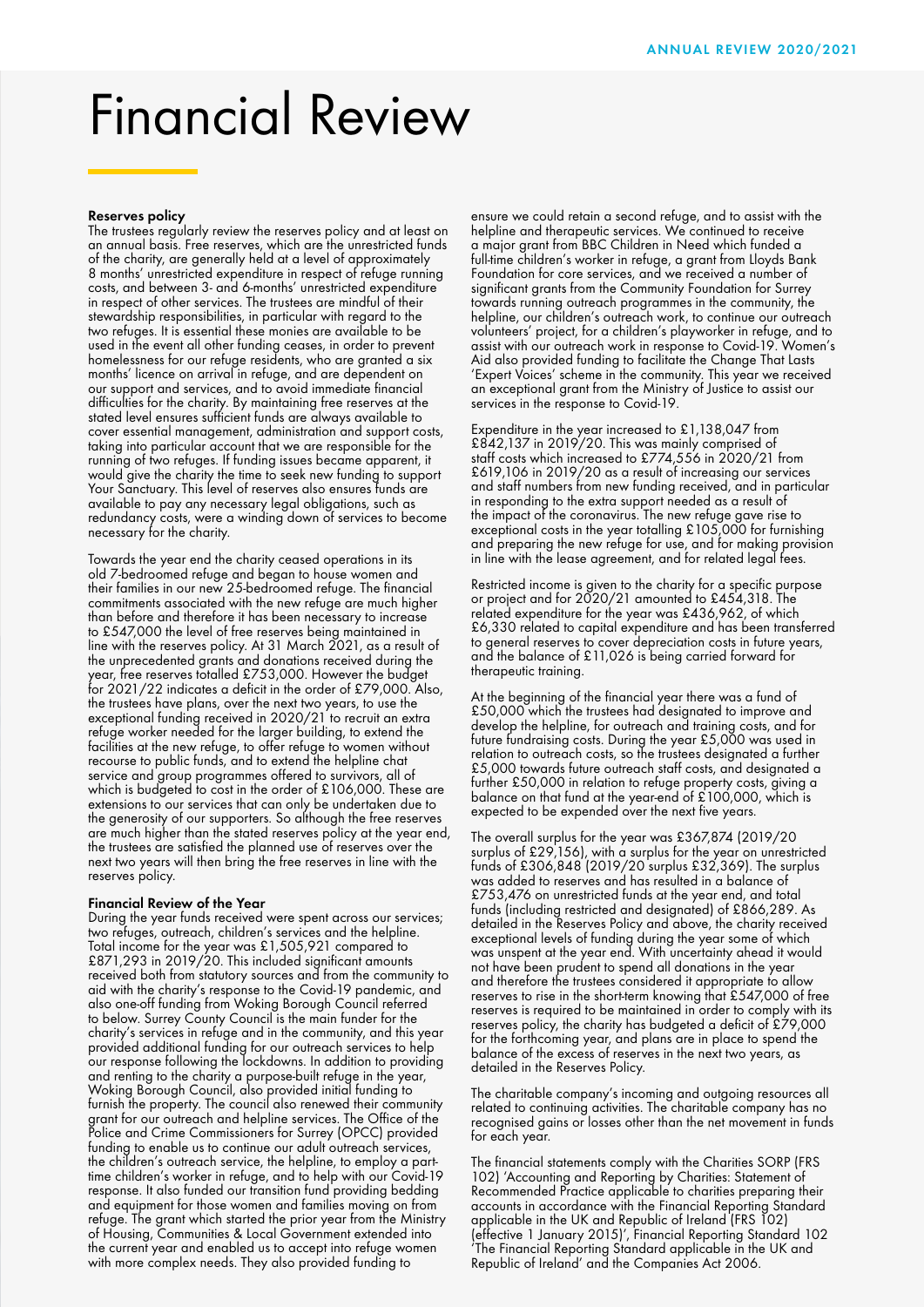#### STRUCTURE, GOVERNANCE AND MANAGEMENT

#### Governing document

The charity is a company limited by guarantee governed by its Memorandum and Articles of Association dated 18 May 2010. It is registered as a charity with the Charity Commission.

#### Appointment of trustees

Trustees are appointed by the existing board. Before new trustees are appointed the board determines what new attributes and knowledge are needed within the board and uses its network of associates to attract a diverse range of candidates. Short-listing and interviews take place against agreed criteria. New trustees are invited and encouraged to attend a short training session to familiarise themselves with the charity and the context within which it operates.

The board is comprised of not less than two and not more than ten trustees, and its composition is reviewed every year using procedures laid down by the board.

#### Organisational Structure

The board of trustees is responsible for the strategic direction and policy of the charity in line with the stated mission. They also set the remuneration for the Chief Executive.

A scheme of delegation is in place and day to day responsibility for the provision of services rests with the Chief Executive along with two operations managers. The Chief Executive is responsible for ensuring the charity delivers the services specified and follows the strategy developed by the trustees. The operations managers have responsibility for the day-to-day operational management of the charity, individual supervision of the front-line staff team and also ensuring that the team continue to develop their skills and working practices in line with good practice and as considered pertinent for their role.

#### Risk management

The trustees have a duty to identify and review the risks to which the charity is exposed and to ensure appropriate controls are in place to provide reasonable assurance against fraud and error. To that end a risk register is maintained which is reviewed monthly by senior management and at each meeting of the board of trustees. Where significant risks are identified, policies, plans and procedures are established to mitigate or minimise the risk and are then regularly monitored.

In common with most charities, the loss of funding is always a significant risk. The trustees have therefore developed a strategic plan to diversify income with the continued investment in an in-house fundraiser. Procedures are also in place to ensure compliance with health and safety for staff, volunteers and clients at the head office and both refuges, and the charity strives to achieve best practice in respect to safe-guarding responsibilities.

#### REFERENCE AND ADMINISTRATIVE DETAILS

#### Registered Company number

07257302 (England and Wales)

#### Registered Charity number 1137057

#### Principal and Registered office

15A Monument Way Woking Surrey GU21 5LY

#### **Trustees**

S P Rose (Chair) J Croyden R Foster C Earle (appointed 9 July 2020) G Johnson (appointed 9 July 2020) T Patrick (appointed 9 July 2020) L Tait (resigned 29 September 2021) J Ward (resigned 26 July 2021) J Charles (appointed 22 July 2020, resigned 19 June 2021)

#### Company Secretary

A Bents

#### Chief Executive Fiamma Pather

#### Auditors

Bennewith 2018 Limited (Statutory Auditors) 3 Wey Court Mary Road Guildford, Surrey

#### Bankers

Barclays Bank Town Gate House Church Street East Woking, Surrey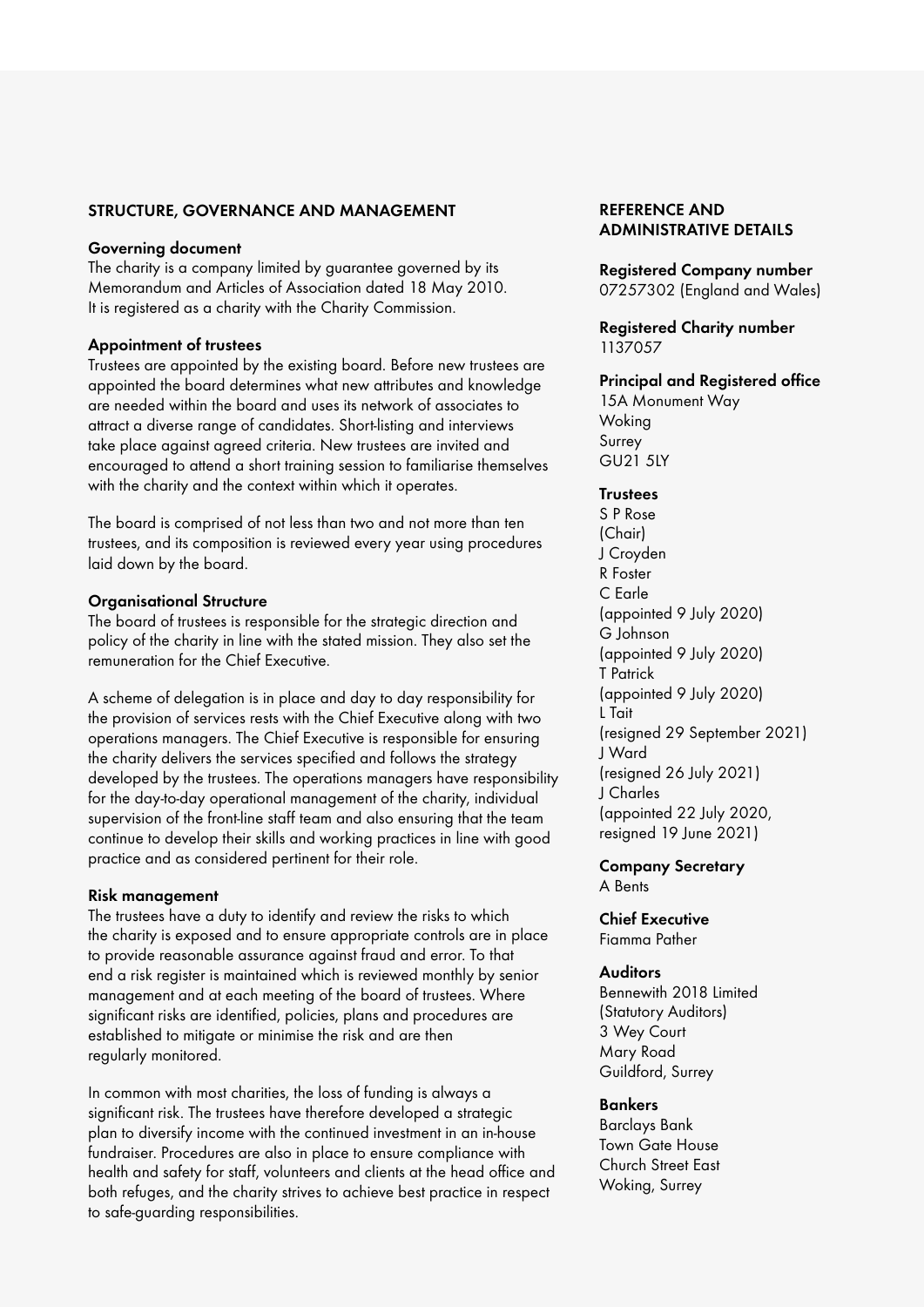## Statement of Trustees' Responsibilities

The trustees (who are also the directors of Your Sanctuary for the purposes of company law) are responsible for preparing the Report of the Trustees and the financial statements in accordance with applicable law and United Kingdom Accounting Standards (United Kingdom Generally Accepted Accounting Practice).

Company law requires the trustees to prepare financial statements for each financial year which give a true and fair view of the state of affairs of the charitable company and of the incoming resources and application of resources, including the income and expenditure, of the charitable company for that period. In preparing those financial statements, the trustees are required to

- select suitable accounting policies and then apply them consistently;
- observe the methods and principles in the Charity SORP;
- make judgements and estimates that are reasonable and prudent;
- prepare the financial statements on the going concern basis unless it is inappropriate to presume that the charitable company will continue in business.

The trustees are responsible for keeping proper accounting records which disclose with reasonable accuracy at any time the financial position of the charitable company and to enable them to ensure that the financial statements comply with the Companies Act 2006. They are also responsible for safeguarding the assets of the charitable company and hence for taking reasonable steps for the prevention and detection of fraud and other irregularities.

In so far as the trustees are aware:

- there is no relevant audit information of which the charitable company's auditors are unaware; and
- the trustees have taken all steps that they ought to have taken to make themselves aware of any relevant audit information and to establish that the auditors are aware of that information.

#### Auditors

The auditors, Bennewith 2018 Limited (Statutory Auditors), will be proposed for re-appointment at the forthcoming Annual General Meeting.

Approved by order of the board of trustees on 18 November 2021 and signed on its behalf by:

Phonel For

R Foster – Trustee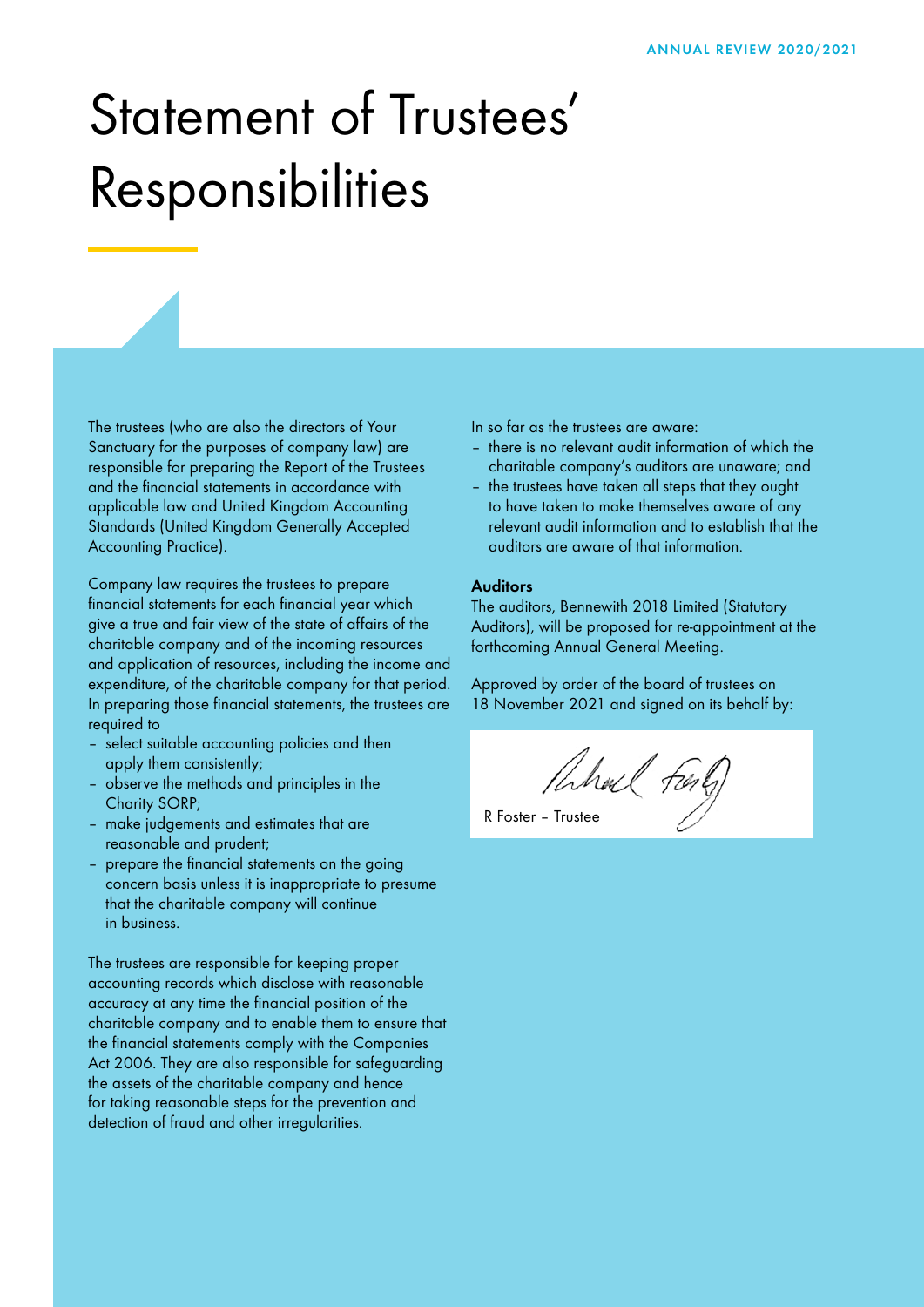## Report of the Independent Auditors to the Trustees

#### Opinion

We have audited the financial statements of Your Sanctuary (the 'charitable company') for the year ended 31 March 2021 which comprise the Statement of Financial Activities, the Balance Sheet, the Cash Flow Statement and notes to the financial statements, including a summary of significant accounting policies. The financial reporting framework that has been applied in their preparation is applicable law and United Kingdom Accounting Standards (United Kingdom Generally Accepted Accounting Practice).

In our opinion the financial statements:

- give a true and fair view of the state of the charitable company's affairs as at 31 March 2021 and of its incoming resources and application of resources, including its income and expenditure, for the year then ended;
- have been properly prepared in accordance with United Kingdom Generally Accepted Accounting Practice; and
- have been prepared in accordance with the requirements of the Companies Act 2006.

#### Basis for opinion

We conducted our audit in accordance with International Standards on Auditing (UK) (ISAs (UK)) and applicable law. Our responsibilities under those standards are further described in the Auditors' responsibilities for the audit of the financial statements section of our report. We are independent of the charitable company in accordance with the ethical requirements that are relevant to our audit of the financial statements in the UK, including the FRC's Ethical Standard, and we have fulfilled our other ethical responsibilities in accordance with these requirements. We believe that the audit evidence we have obtained is sufficient and appropriate to provide a basis for our opinion.

#### Conclusions relating to going concern

In auditing the financial statements, we have concluded that the trustees' use of the going concern basis of accounting in the preparation of the financial statements is appropriate.

Based on the work we have performed, we have not identified any material uncertainties relating to events or conditions that, individually or collectively, may cast significant doubt on the charitable company's ability

to continue as a going concern for a period of at least twelve months from when the financial statements are authorised for issue.

Our responsibilities and the responsibilities of the trustees with respect to going concern are described in the relevant sections of this report.

#### Other information

The trustees are responsible for the other information. The other information comprises the information included in the Annual Report, other than the financial statements and our Report of the Independent Auditors thereon.

Our opinion on the financial statements does not cover the other information and, except to the extent otherwise explicitly stated in our report, we do not express any form of assurance conclusion thereon.

In connection with our audit of the financial statements, our responsibility is to read the other information and, in doing so, consider whether the other information is materially inconsistent with the financial statements or our knowledge obtained in the audit or otherwise appears to be materially misstated. If we identify such material inconsistencies or apparent material misstatements, we are required to determine whether this gives rise to a material misstatement in the financial statements themselves. If, based on the work we have performed, we conclude that there is a material misstatement of this other information, we are required to report that fact. We have nothing to report in this regard.

#### Matters on which we are required to report by exception

We have nothing to report in respect of the following matters where the Charities (Accounts and Reports) Regulations 2008 requires us to report to you if, in our opinion:

- the information given in the Report of the Trustees is inconsistent in any material respect with the financial statements; or
- the charitable company has not kept adequate accounting records; or
- the financial statements are not in agreement with the accounting records and returns; or
- we have not received all the information and explanations we require for our audit.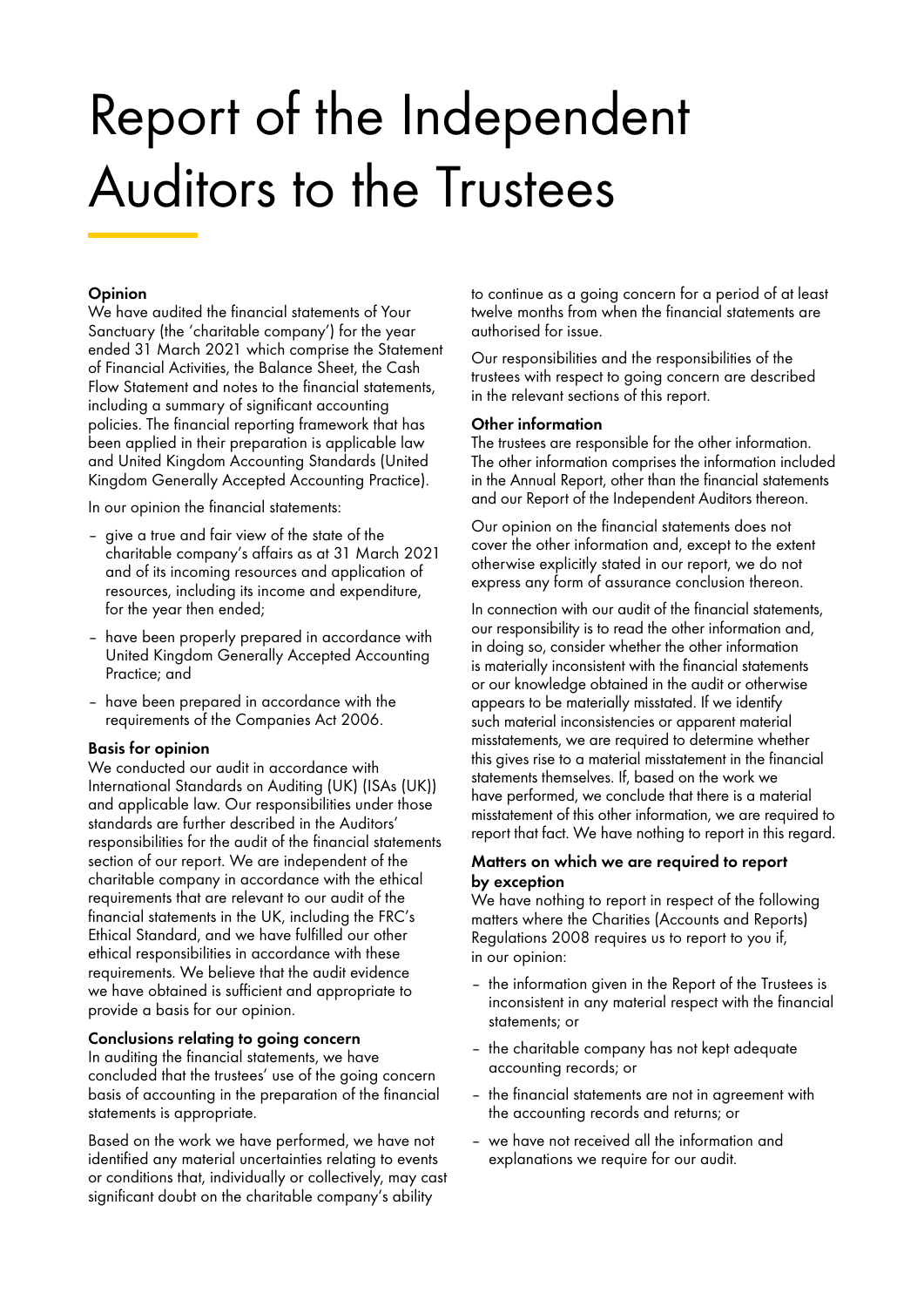#### Responsibilities of trustees

As explained more fully in the Statement of Trustees' Responsibilities, the trustees (who are also the directors of the charitable company for the purposes of company law) are responsible for the preparation of the financial statements and for being satisfied that they give a true and fair view, and for such internal control as the trustees determine is necessary to enable the preparation of financial statements that are free from material misstatement, whether due to fraud or error.

In preparing the financial statements, the trustees are responsible for assessing the charitable company's ability to continue as a going concern, disclosing, as applicable, matters related to going concern and using the going concern basis of accounting unless the trustees either intend to liquidate the charitable company or to cease operations, or have no realistic alternative but to do so.

#### Our responsibilities for the audit of the financial statements

We have been appointed as auditors under Section 144 of the Charities Act 2011 and report in accordance with the Act and relevant regulations made or having effect thereunder.

Our objectives are to obtain reasonable assurance about whether the financial statements as a whole are free from material misstatement, whether due to fraud or error, and to issue a Report of the Independent Auditors that includes our opinion. Reasonable assurance is a high level of assurance, but is not a guarantee that an audit conducted in accordance with ISAs (UK) will always detect a material misstatement when it exists. Misstatements can arise from fraud or error and are considered material if, individually or in the aggregate, they could reasonably be expected to influence the economic decisions of users taken on the basis of these financial statements.

Irregularities, including fraud, are instances of noncompliance with laws and regulations. We design procedures in line with our responsibilities, outlined above, to detect material misstatements in respect of irregularities, including fraud. The extent to which our procedures are capable of detecting irregularities, including fraud is detailed below:

We obtained an understanding of the legal and regulatory frameworks that are applicable to the entity and determined the most significant are those that relate to FRS 102 Section 1A, pension laws and regulations and tax regulations.

We assessed the risks of material misstatement in respect of fraud as follows:

- Enquiries made of management and those charged with governance as well as the service organisation in relation to payroll services
- Analytical procedures were used to identify if there were any unusual or unexpected relationships

– Discussions with management to identify any fraud risk factors of related party relationships and transactions

Based on the results of our risk assessment we designed our audit procedures to identify non-compliance with such laws and regulations identified above.

Enquiries were made of management and those charged with governance. We corroborated our enquiries through the review of Board minutes and other papers provided. There was no contradictory evidence.

We considered the risk of fraud through management override and, in response, we incorporated testing of manual journal entries into our audit approach. We tested year end journals as well as journal entries throughout the year. There were no transactions identified outside the normal course of business.

Based on the results of our risk assessment we designed our audit procedures to identify and to address material misstatements in relation to fraud. We incorporated an element of unpredictability in the selection of the nature, timing, and extent of audit procedures.

Where transaction meeting risk criteria were identified, we carried out further work such as additional testing to source information.

A further description of our responsibilities for the audit of the financial statements is located on the Financial Reporting Council's website at www.frc.org.uk/ auditorsresponsibilities. This description forms part of our Report of the Independent Auditors.

#### Use of our report

This report is made solely to the charitable company's trustees, as a body, in accordance with Part 4 of the Charities (Accounts and Reports) Regulations 2008. Our audit work has been undertaken so that we might state to the charitable company's trustees those matters we are required to state to them in an auditors' report and for no other purpose. To the fullest extent permitted by law, we do not accept or assume responsibility to anyone other than the charitable company and the charitable company's trustees as a body, for our audit work, for this report, or for the opinions we have formed.

Bennewith 2018 Limited (Statutory Auditors)

Eligible to act as an auditor in terms of Section 1212 of the Companies Act 2006

3 Wey Court Mary Road Guildford Surrey GU1 4QU

 $-$  + 6

Date: 3 December 2021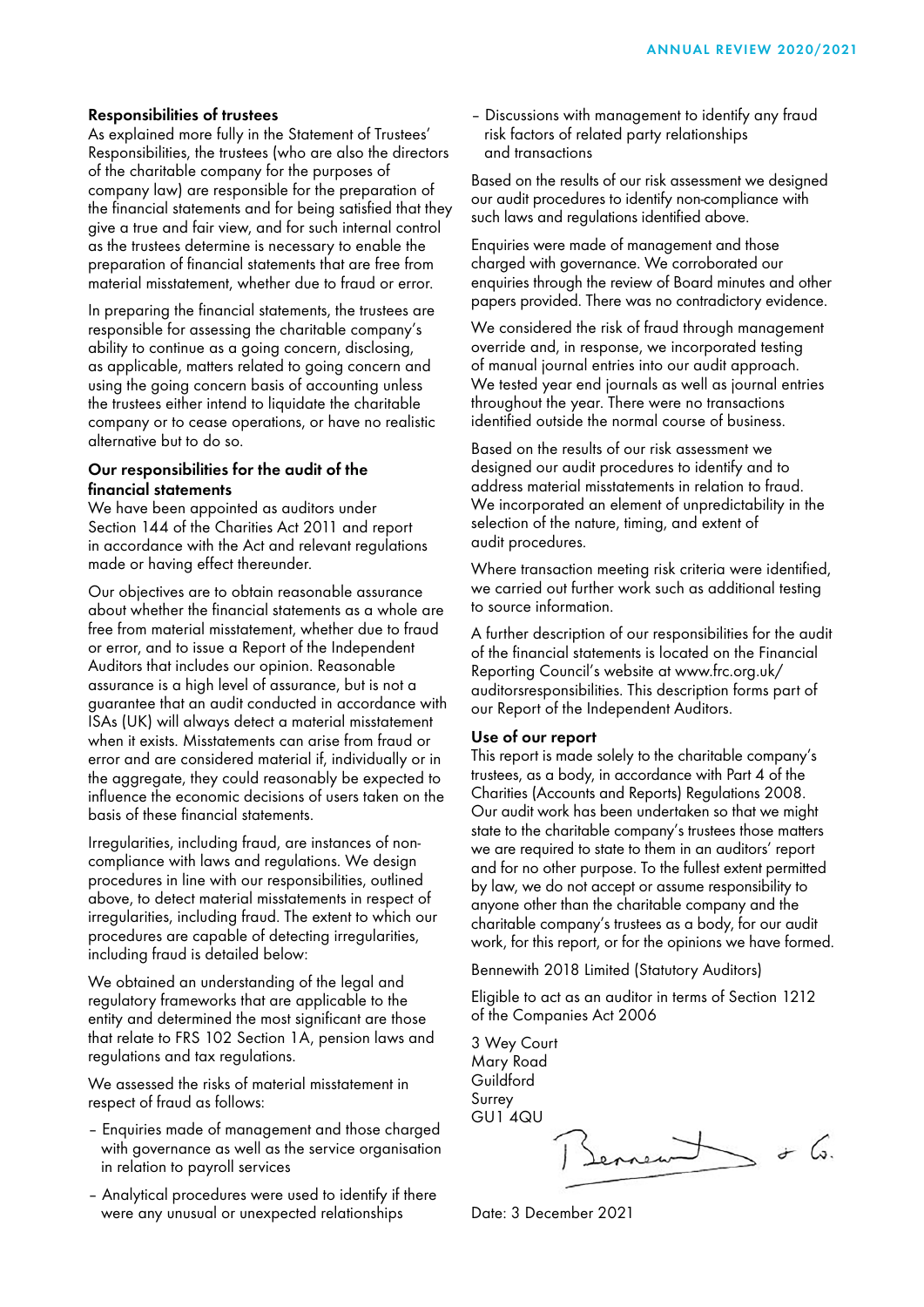## Statement of Financial Activities – Year Ended 31 March 2021

|                           |                                                                                         |                   |                          | 31.3.21   | 31.3.20 |
|---------------------------|-----------------------------------------------------------------------------------------|-------------------|--------------------------|-----------|---------|
|                           | <b>Unrestricted</b>                                                                     | <b>Restricted</b> | Designated               | Total     | Total   |
|                           | funds                                                                                   | funds             | funds                    | funds     | funds   |
|                           | £                                                                                       | £                 | £                        | £         | £       |
|                           |                                                                                         |                   |                          |           |         |
| $\overline{2}$            | 317,990                                                                                 | 105,154           | 5,000                    | 428,144   | 200,633 |
| 5                         |                                                                                         |                   |                          |           |         |
|                           | 513,774                                                                                 | 229,091           | $\overline{\phantom{0}}$ | 742,865   | 408,146 |
|                           | 191,325                                                                                 | 55,574            |                          | 246,899   | 202,574 |
|                           | 11,000                                                                                  | 25,747            |                          | 36,747    | 26,000  |
|                           |                                                                                         | 38,752            |                          | 38,752    | 22,000  |
| $\ensuremath{\mathsf{3}}$ | 11,209                                                                                  |                   |                          | 11,209    | 8,345   |
| $\overline{\mathcal{A}}$  | 1,305                                                                                   |                   |                          | 1,305     | 3,595   |
|                           | 1,046,603                                                                               | 454,318           | 5,000                    | 1,505,921 | 871,293 |
|                           |                                                                                         |                   |                          |           |         |
| 6                         | 51,938                                                                                  |                   |                          | 51,938    | 51,023  |
| $\overline{7}$            |                                                                                         |                   |                          |           |         |
|                           | 405,178                                                                                 | 235,800           |                          | 640,978   | 406,573 |
|                           | 182,807                                                                                 | 101,412           | 5,000                    | 289,219   | 260,755 |
|                           | 29,815                                                                                  | 47,634            |                          | 77,449    | 64,420  |
|                           | 26,347                                                                                  | 52,116            |                          | 78,463    | 59,366  |
|                           | 696,085                                                                                 | 436,962           | 5,000                    | 1,138,047 | 842,137 |
|                           | 350,518                                                                                 | 17,356            |                          | 367,874   | 29,156  |
| 17                        | (43,670)                                                                                | (6, 330)          | 50,000                   |           |         |
|                           | 306,848                                                                                 | 11,026            | 50,000                   | 367,874   | 29,156  |
|                           |                                                                                         |                   |                          |           |         |
|                           | 446,628                                                                                 | 1,787             | 50,000                   | 498,415   | 469,259 |
|                           | 753,476                                                                                 | 12,813            | 100,000                  | 866,289   | 498,415 |
|                           | <b>Notes</b><br><b>INCOME AND ENDOWMENTS FROM</b><br><b>TOTAL FUNDS CARRIED FORWARD</b> |                   |                          |           |         |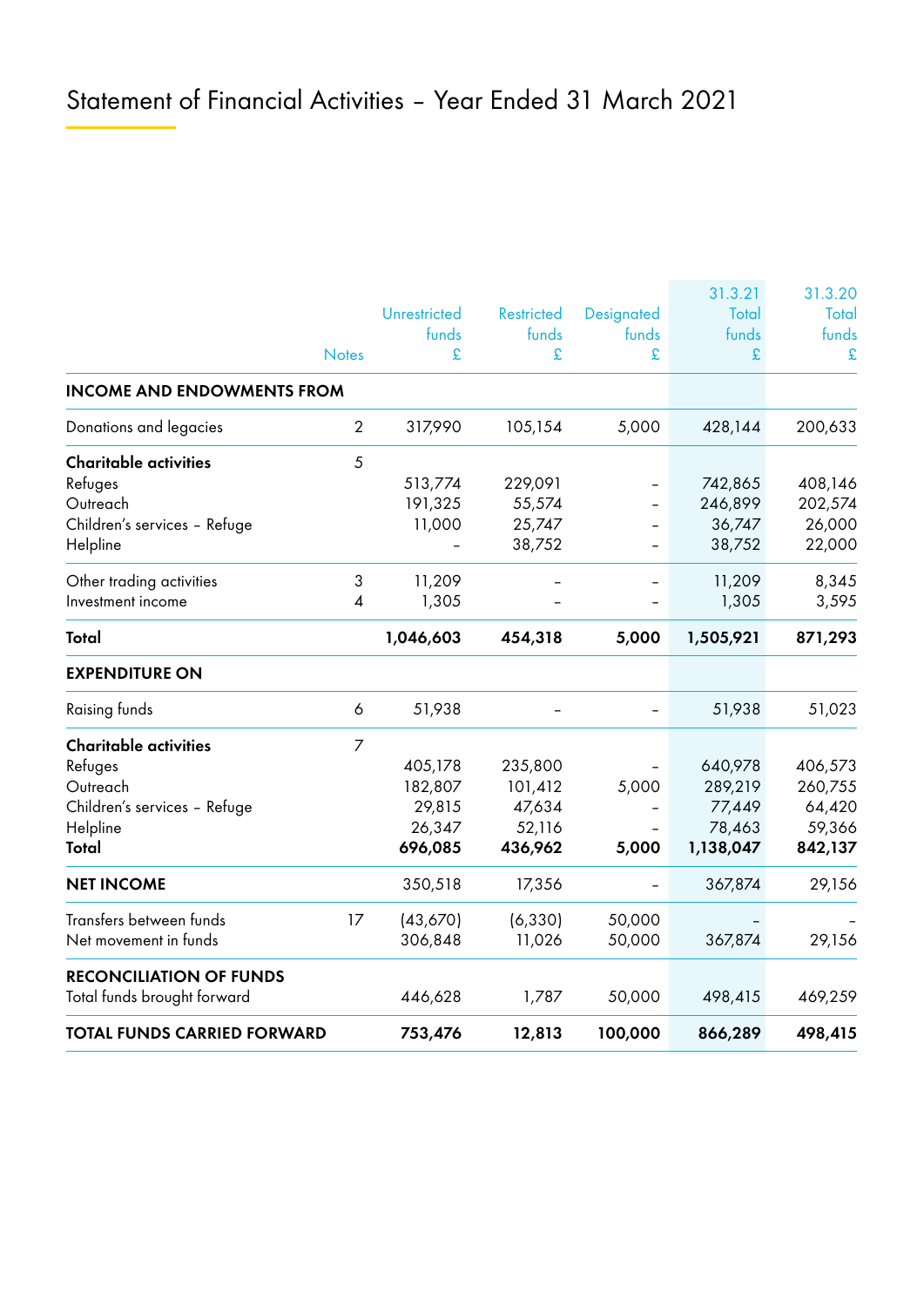## Balance Sheet – at 31 March 2021

|                                     |              |              |                   |            | 31.3.21    | 31.3.20    |
|-------------------------------------|--------------|--------------|-------------------|------------|------------|------------|
|                                     |              | Unrestricted | <b>Restricted</b> | Designated | Total      | Total      |
|                                     |              | funds        | funds             | funds      | funds      | funds      |
|                                     | <b>Notes</b> | £            | £                 | £          | £          | £          |
| <b>FIXED ASSETS</b>                 |              |              |                   |            |            |            |
| Tangible assets                     | 13           | 37,027       |                   |            | 37,027     | 705        |
| <b>CURRENT ASSETS</b>               |              |              |                   |            |            |            |
| Debtors                             | 14           | 8,147        |                   |            | 8,147      | 38,174     |
| Cash at bank and in hand            |              | 929,583      | 12,813            | 100,000    | 1,042,396  | 628,207    |
|                                     |              | 937,730      | 12,813            | 100,000    | 1,050,543  | 666,381    |
| <b>CREDITORS</b>                    |              |              |                   |            |            |            |
| Amounts falling due within one year | 15           | (221, 281)   |                   |            | (221, 281) | (168, 671) |
| <b>NET CURRENT ASSETS</b>           |              | 716,449      | 12,813            | 100,000    | 829,262    | 497,710    |
| <b>TOTAL ASSETS LESS CURRENT</b>    |              |              |                   |            |            |            |
| <b>LIABILITIES</b>                  |              | 753,476      | 12,813            | 100,000    | 866,289    | 498,415    |
| <b>NET ASSETS</b>                   |              | 753,476      | 12,813            | 100,000    | 866,289    | 498,415    |
| <b>FUNDS</b>                        | 17           |              |                   |            |            |            |
| Unrestricted funds                  |              |              |                   |            | 753,476    | 446,628    |
| Restricted funds                    |              |              |                   |            | 12,813     | 1,787      |
| Designated funds                    |              |              |                   |            | 100,000    | 50,000     |
| <b>TOTAL FUNDS</b>                  |              |              |                   |            | 866,289    | 498,415    |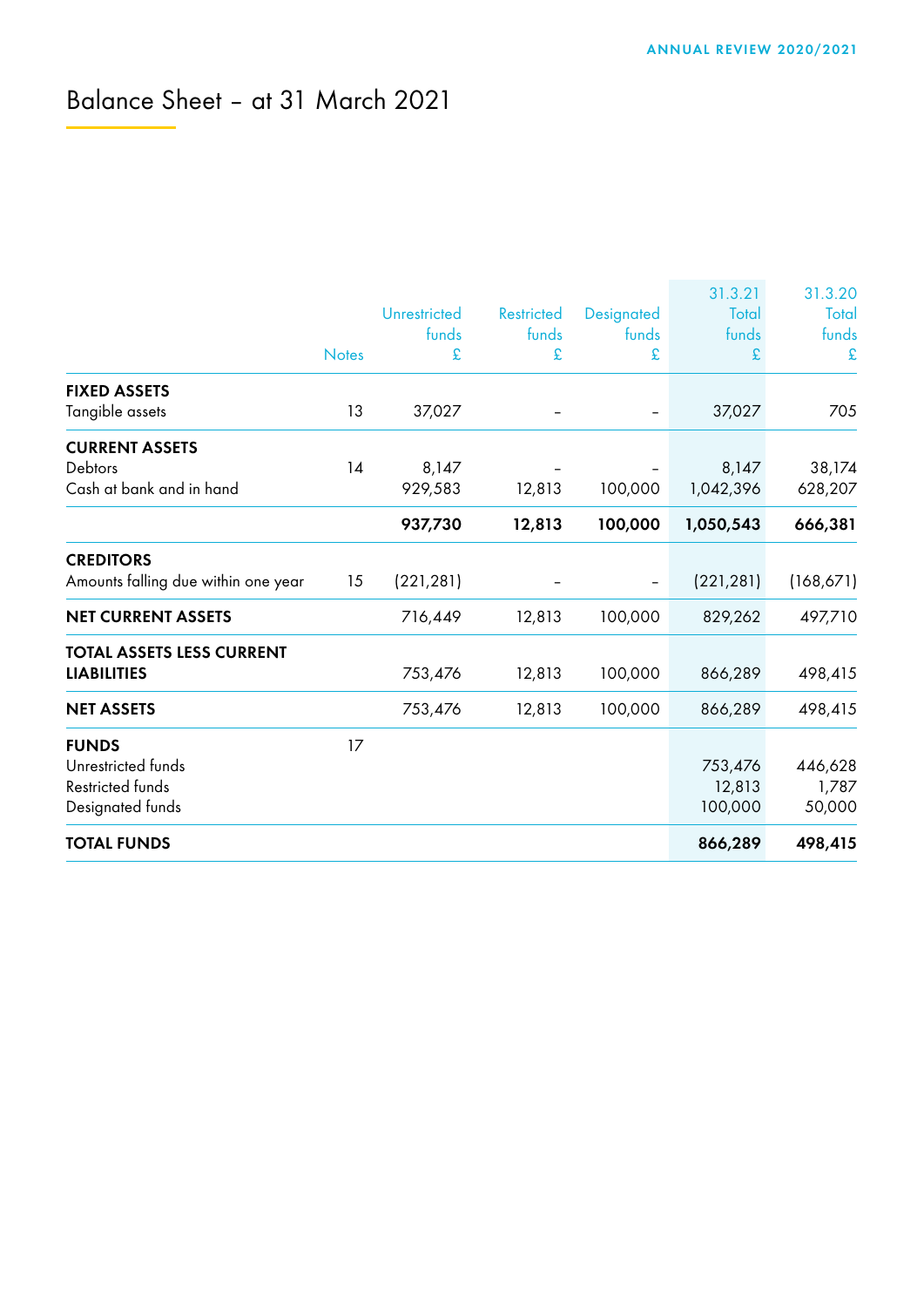The charitable company is entitled to exemption from audit under Section 477 of the Companies Act 2006 for the year ended 31 March 2021.

The members have not deposited notice, pursuant to Section 476 of the Companies Act 2006 requiring an audit of these financial statements.

The trustees acknowledge their responsibilities for

- (a) ensuring that the charitable company keeps accounting records that comply with Sections 386 and 387 of the Companies Act 2006 and
- (b) preparing financial statements which give a true and fair view of the state of affairs of the charitable company as at the end of each financial year and of its surplus or deficit for each financial year in accordance with the requirements of Sections 394 and 395 and which otherwise comply with the requirements of the Companies Act 2006 relating to financial statements, so far as applicable to the charitable company.

These financial statements have been audited under the requirements of Section 145 of the Charities Act 2011.

These financial statements have been prepared in accordance with the provisions applicable to charitable companies subject to the small companies' regime.

The financial statements were approved by the Board of Trustees and authorised for issue on 18 November 2021 and were signed on its behalf by:

R Foster - Trustee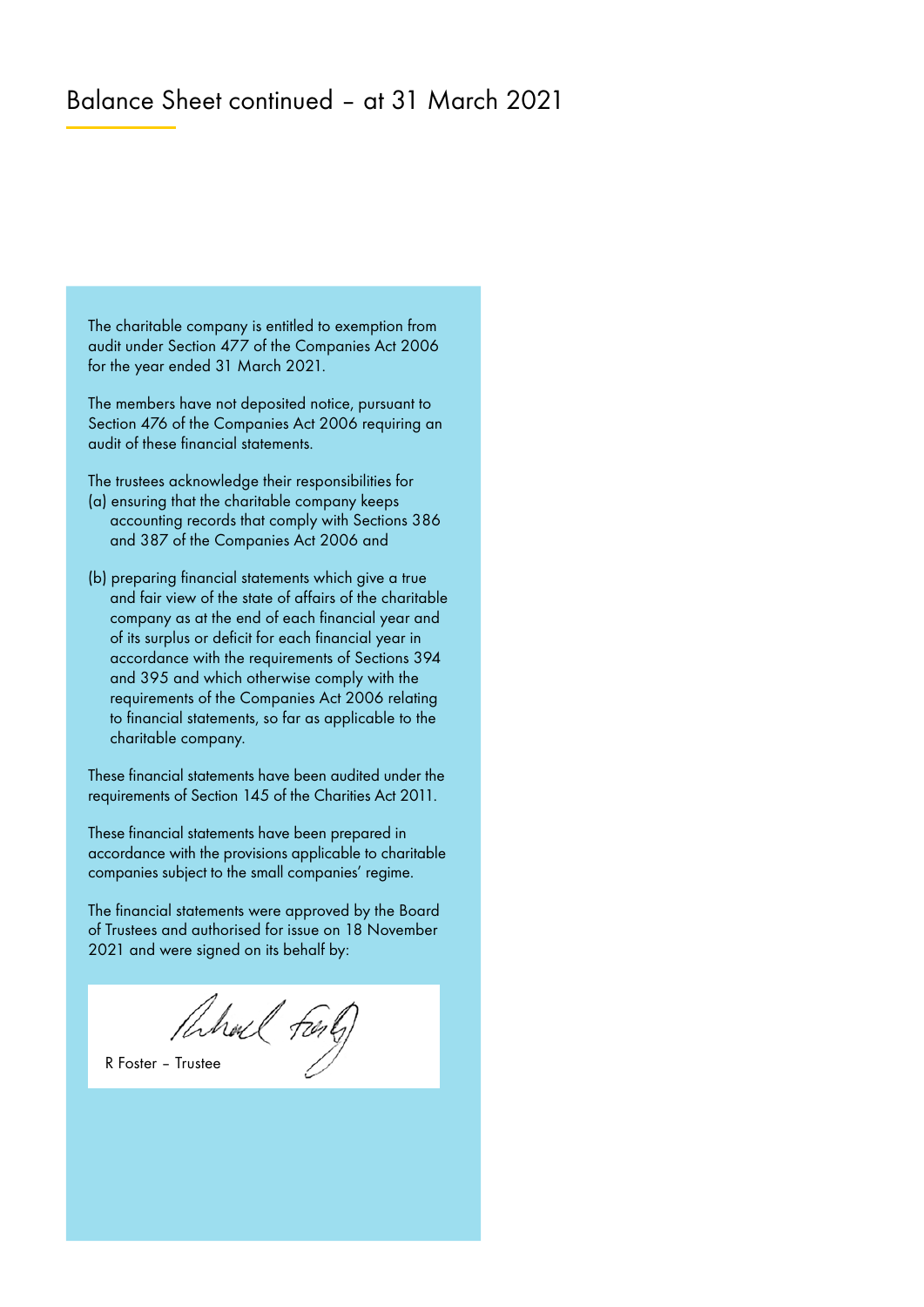## Cash Flow Statement – Year Ended 31 March 2021

|                                                                    | 31.3.21   | 31.3.20 |
|--------------------------------------------------------------------|-----------|---------|
| <b>Notes</b>                                                       | £         | £       |
| Cash flows from operating activities                               |           |         |
| Cash generated from operations                                     | 454,475   | 96,166  |
| Interest paid                                                      | (276)     | (303)   |
| Net cash provided by operating activities                          | 454,199   | 95,863  |
| <b>Cash flows from investing activities</b>                        |           |         |
| Purchase of tangible fixed assets                                  | (41, 315) | (600)   |
| Interest received                                                  | 1,305     | 3,595   |
| Net cash (used in)/provided by investing activities                | (40,010)  | 2,995   |
| Change in cash and cash equivalents in the reporting period        | 414,189   | 98,858  |
| Cash and cash equivalents at the beginning of the reporting period | 628,207   | 529,349 |
| Cash and cash equivalents at the end of the reporting period       | 1,042,396 | 628,207 |

## Notes to the Cash Flow Statement – Year Ended 31 March 2021

| 1. RECONCILIATION OF NET INCOME TO NET CASH FLOW |           |            |
|--------------------------------------------------|-----------|------------|
| <b>FROM OPERATING ACTIVITIES</b>                 | 31.3.21   | 31.3.20    |
| <b>Notes</b>                                     | £         | £          |
| Net income for the reporting period              | 367,874   | 29,156     |
| (as per the Statement of Financial Activities)   |           |            |
| <b>Adjustments for:</b>                          |           |            |
| Depreciation charges                             | 4,991     | 2,087      |
| Interest received                                | (1, 305)  | (3, 595)   |
| Interest paid                                    | 276       | 303        |
| Decrease/(increase) in debtors                   | 30,027    | (20,983)   |
| Increase in creditors                            | 52,612    | 89,198     |
| Net cash provided by operations                  | 454,475   | 96,166     |
| 2. ANALYSIS OF CHANGES IN NET FUNDS<br>At 1.4.20 | Cash flow | At 31.3.21 |
| £                                                | £         | £          |
| Net cash                                         |           |            |
| Cash at bank and in hand<br>628,207              | 414,189   | 1,042,396  |
| 628,207<br>Total                                 | 414,189   | 1,042,396  |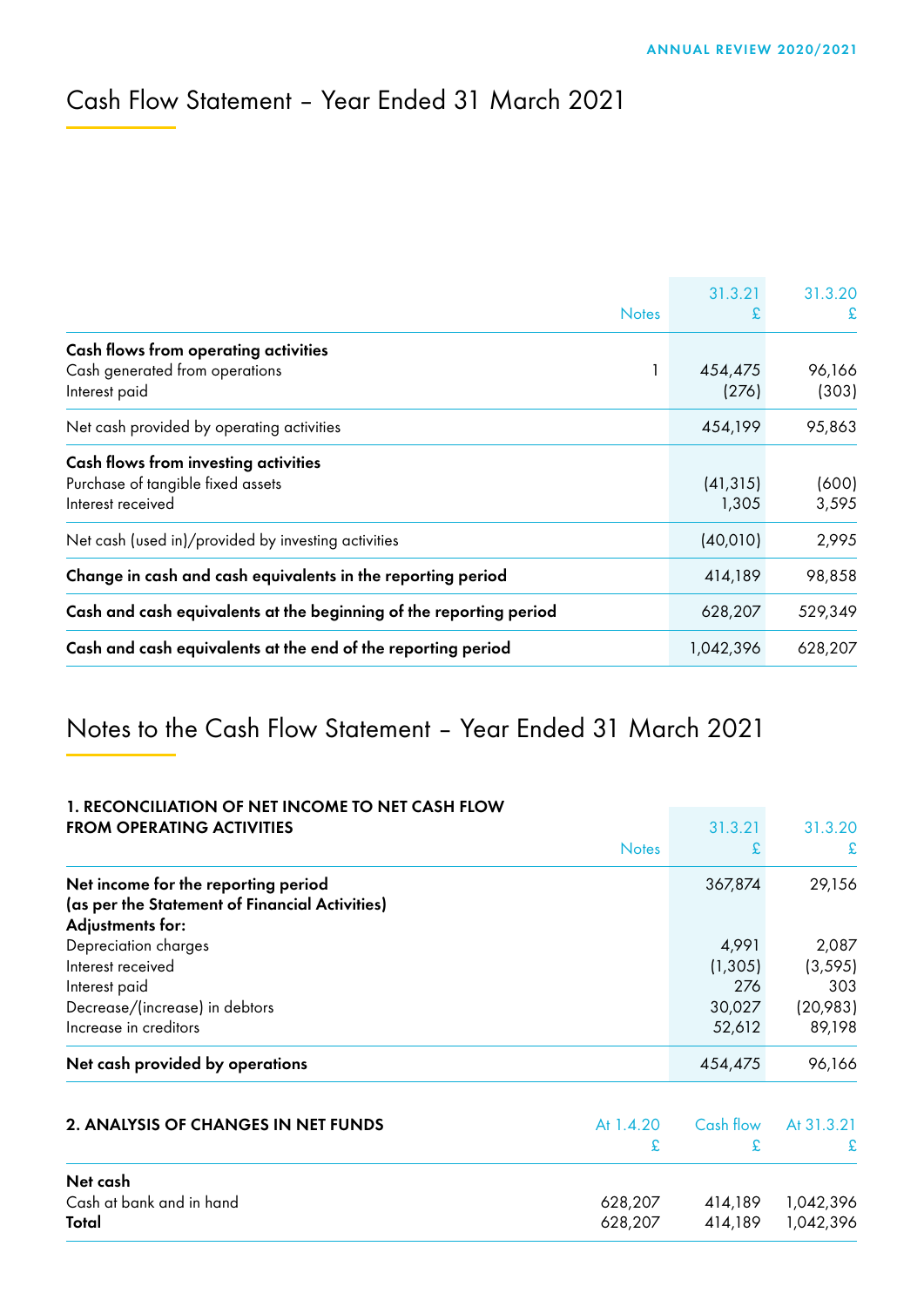#### 1. ACCOUNTING POLICIES

#### Basis of preparing the financial statements

The financial statements of the charitable company, which is a public benefit entity under FRS 102, have been prepared in accordance with the Charities SORP (FRS 102) 'Accounting and Reporting by Charities: Statement of Recommended Practice applicable to charities preparing their accounts in accordance with the Financial Reporting Standard applicable in the UK and Republic of Ireland (FRS 102) (effective 1 January 2019)', Financial Reporting Standard 102 'The Financial Reporting Standard applicable in the UK and Republic of Ireland' and the Companies Act 2006. The financial statements have been prepared under the historical cost convention.

#### Income

All income is recognised in the Statement of Financial Activities once the charity has entitlement to the funds, it is probable that the income will be received and the amount can be measured reliably.

#### Expenditure

Liabilities are recognised as expenditure as soon as there is a legal or constructive obligation committing the charity to that expenditure, it is probable that a transfer of economic benefits will be required in settlement and the amount of the obligation can be measured reliably. Expenditure is accounted for on an accruals basis and has been classified under headings that aggregate all cost related to the category. Where costs cannot be directly attributed to particular headings they have been allocated to activities on a basis consistent with the use of resources.

#### Allocation and apportionment of costs

Costs related to a particular activity are allocated to it directly. Other costs are apportioned between the activities on the basis of estimated usage.

#### Tangible fixed assets

Depreciation is provided at the following annual rates in order to write off each asset over its estimated useful life.

Fixtures and fittings – Straight line over 5 years Computer equipment – Straight line over 3 years

#### **Taxation**

The charity is exempt from corporation tax on its charitable activities.

#### Fund accounting

Unrestricted funds can be used in accordance with the charitable objectives at the discretion of the trustees.

Restricted funds can only be used for particular restricted purposes within the objects of the charity. Restrictions arise when specified by the donor or when funds are raised for particular restricted purposes.

Designated funds have been set aside by the charity for a particular purpose. The funds remain unrestricted and can used for another purpose at the Trustees' discretion.

Further explanation of the nature and purpose of each fund is included in the notes to the financial statements.

#### Pension costs and other post-retirement benefits

The charitable company operates a defined contribution pension scheme. Contributions payable to the charitable company's pension scheme are charged to the Statement of Financial Activities in the period to which they relate.

#### Donated goods

The charity receives donated goods for resale. These goods are not recognised as income on receipt. Instead, the net amount received is recognised as income when sold. The proceeds of sale are categorized as 'Income from other trading activities'.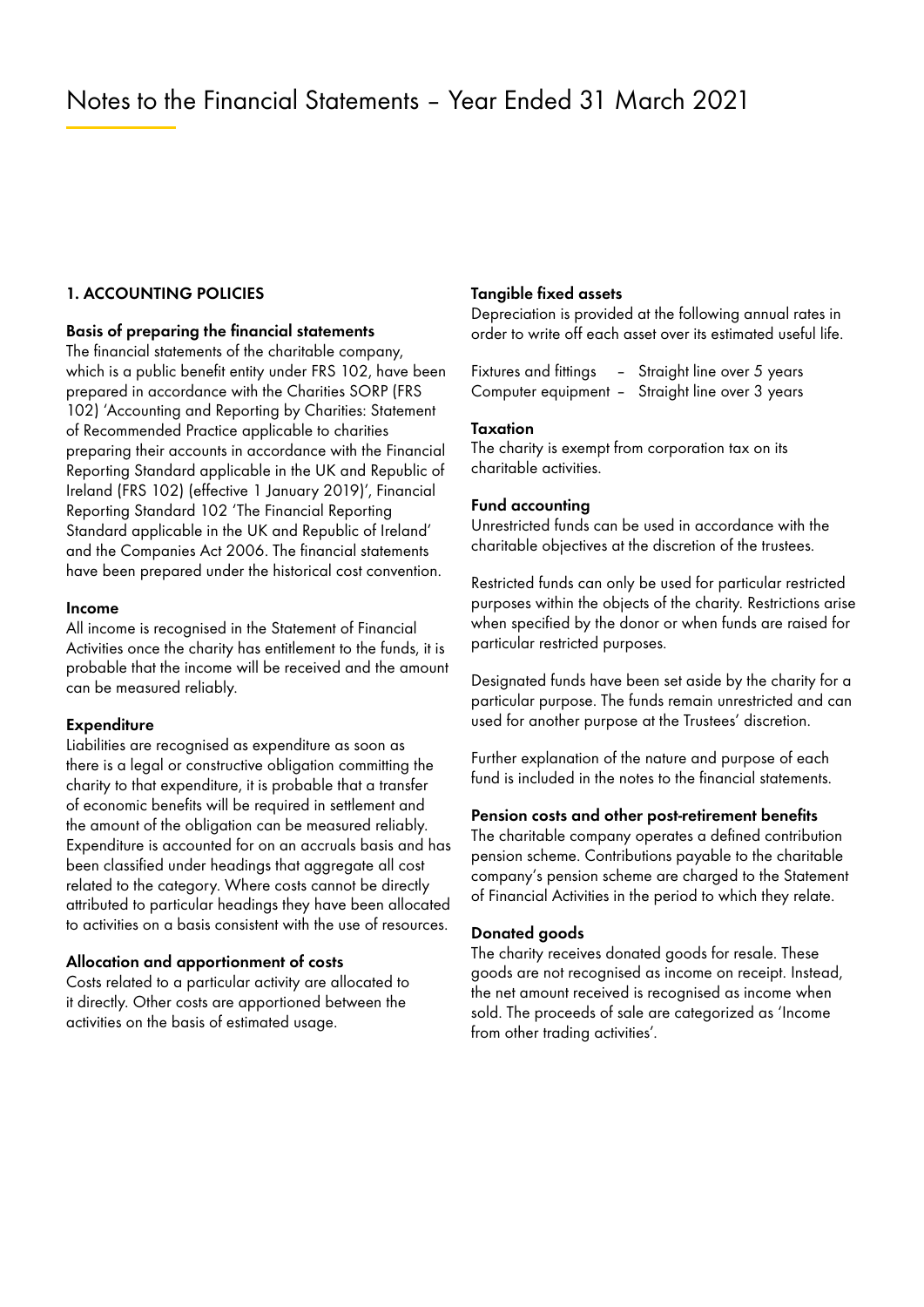| 2. DONATIONS AND LEGACIES                                           |                                                                                               | 31.3.21<br>£                                                   | 31.3.20<br>£                                                 |
|---------------------------------------------------------------------|-----------------------------------------------------------------------------------------------|----------------------------------------------------------------|--------------------------------------------------------------|
| Donations<br>Grants                                                 |                                                                                               | 300,720<br>127,424<br>428,144                                  | 89,153<br>111,480<br>200,633                                 |
| <b>3. OTHER TRADING ACTIVITIES</b>                                  |                                                                                               | 31.3.21<br>£                                                   | 31.3.20<br>£                                                 |
| Other income<br>Donated goods resold                                |                                                                                               | 38<br>11,171<br>11,209                                         | 1,449<br>6,896<br>8,345                                      |
| <b>4. INVESTMENT INCOME</b>                                         |                                                                                               | 31.3.21<br>£                                                   | 31.3.20<br>£                                                 |
| Deposit account interest                                            |                                                                                               | 1,305                                                          | 3,595                                                        |
| 5. INCOME FROM CHARITABLE ACTIVITIES                                |                                                                                               | 31.3.21<br>£                                                   | 31.3.20<br>£                                                 |
| Grants<br>Refuge rents<br>Grants<br>Grants<br>Grants                | <b>Activity</b><br>Refuges<br>Refuges<br>Outreach<br>Children's services - Refuge<br>Helpline | 563,433<br>179,432<br>246,899<br>36,747<br>38,752<br>1,065,263 | 229,179<br>178,967<br>202,574<br>26,000<br>22,000<br>658,720 |
| <b>6. RAISING FUNDS</b>                                             |                                                                                               | 31.3.21<br>£                                                   | 31.3.20<br>£                                                 |
| <b>Raising donations and legacies</b><br>Staff costs<br>Consultancy |                                                                                               | 40,747<br>11,191<br>51,938                                     | 39,582<br>11,441<br>51,023                                   |
| 7. CHARITABLE ACTIVITIES COSTS                                      | <b>Direct Costs</b><br>£                                                                      | Support cost<br>(see note 8)<br>£                              | <b>Totals</b><br>£                                           |
| Refuges<br>Outreach<br>Children's services - Refuge<br>Helpline     | 597,791<br>263,069<br>70,002<br>72,230<br>1,003,092                                           | 43,187<br>26,150<br>7,447<br>6,233<br>83,017                   | 640,978<br>289,219<br>77,449<br>78,463<br>1,086,109          |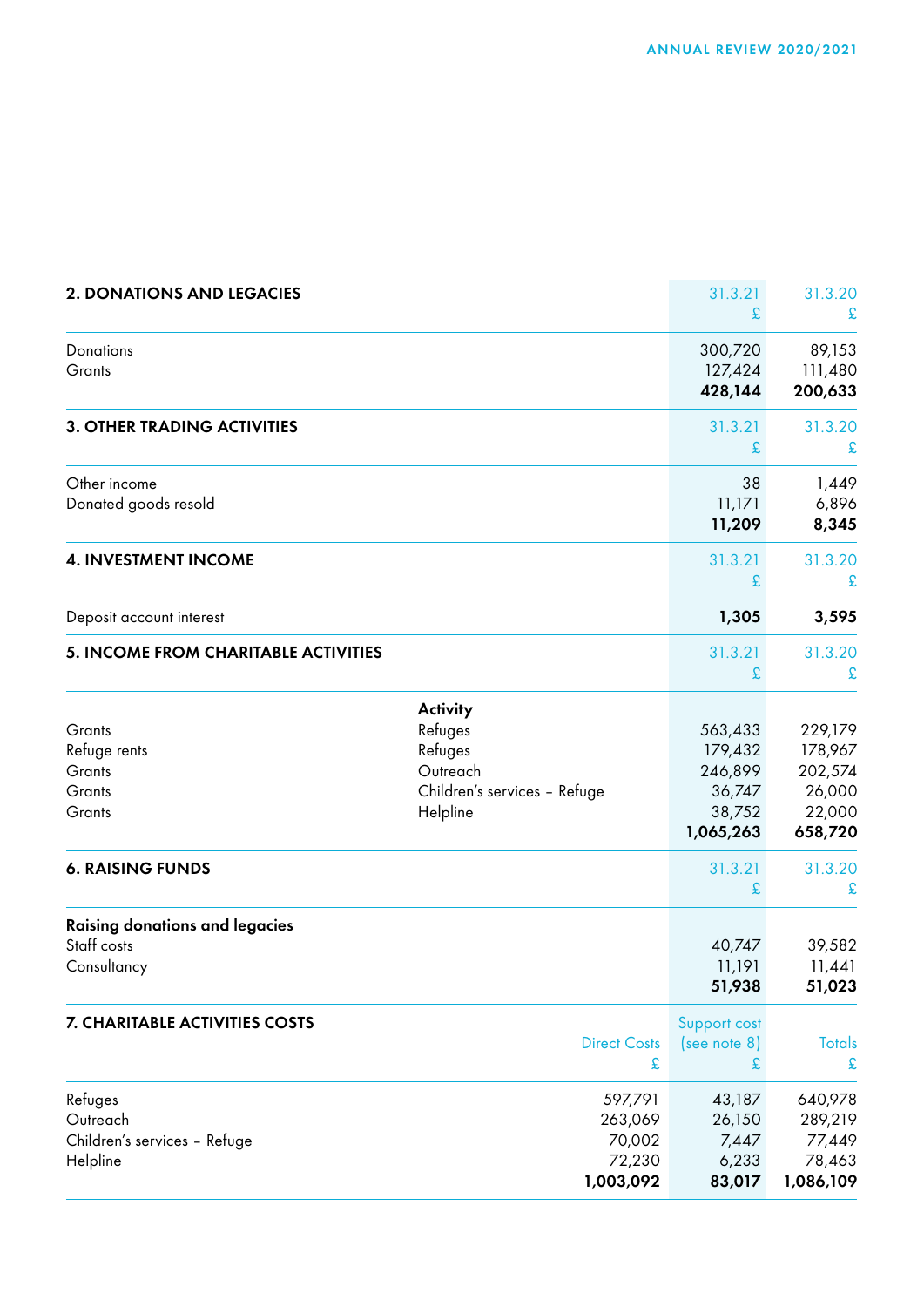|  |  |  |  | 8. SUPPORT COSTS |
|--|--|--|--|------------------|
|--|--|--|--|------------------|

|                                                                | Other                    | costs                | <b>Totals</b>            |
|----------------------------------------------------------------|--------------------------|----------------------|--------------------------|
|                                                                | £                        | £                    | £                        |
| Refuges                                                        | 33,046                   | 10,141               | 43,187                   |
| Outreach                                                       | 23,955                   | 2,195                | 26,150                   |
| Children's services - Refuge<br>Helpline                       | 6,820<br>5,794<br>69,615 | 627<br>439<br>13,402 | 7,447<br>6,233<br>83,017 |
| 9. NET INCOME/(EXPENDITURE)                                    |                          | 31.3.21              | 31.3.20                  |
| Net income/(expenditure) is stated after charging/(crediting): |                          | £                    | £                        |
| Auditors' remuneration                                         |                          | 3,000                | 2,900                    |
| Auditors' remuneration for non-audit work                      |                          | 3,270                | 2,340                    |
| Depreciation - owned assets                                    |                          | 4,993                | 2,087                    |

**6** Governance

#### 10. TRUSTEES' REMUNERATION AND BENEFITS

There were no trustees' remuneration or other benefits for the year ended 31 March 2021 nor for the year ended 31 March 2020.

#### Trustees' expenses

There were no trustees' expenses paid for the year ended 31 March 2021 nor for the year ended 31 March 2020.

| <b>11. STAFF COSTS</b>                                                  |         | 31.3.20 |
|-------------------------------------------------------------------------|---------|---------|
|                                                                         | £       | £       |
| Wages and salaries                                                      | 691,586 | 550,927 |
| Social security costs                                                   | 56,076  | 45,053  |
| Other pension costs                                                     | 26,894  | 23,126  |
|                                                                         | 774,556 | 619,106 |
| The average monthly number of employees during the year was as follows: | 31.3.21 | 31.3.20 |
| Charitable activities                                                   | 19      | 16      |
| Support                                                                 | 2       | 2       |
| Fundraising                                                             |         |         |
|                                                                         | 22      | 19      |

No employees received emoluments in excess of £60,000.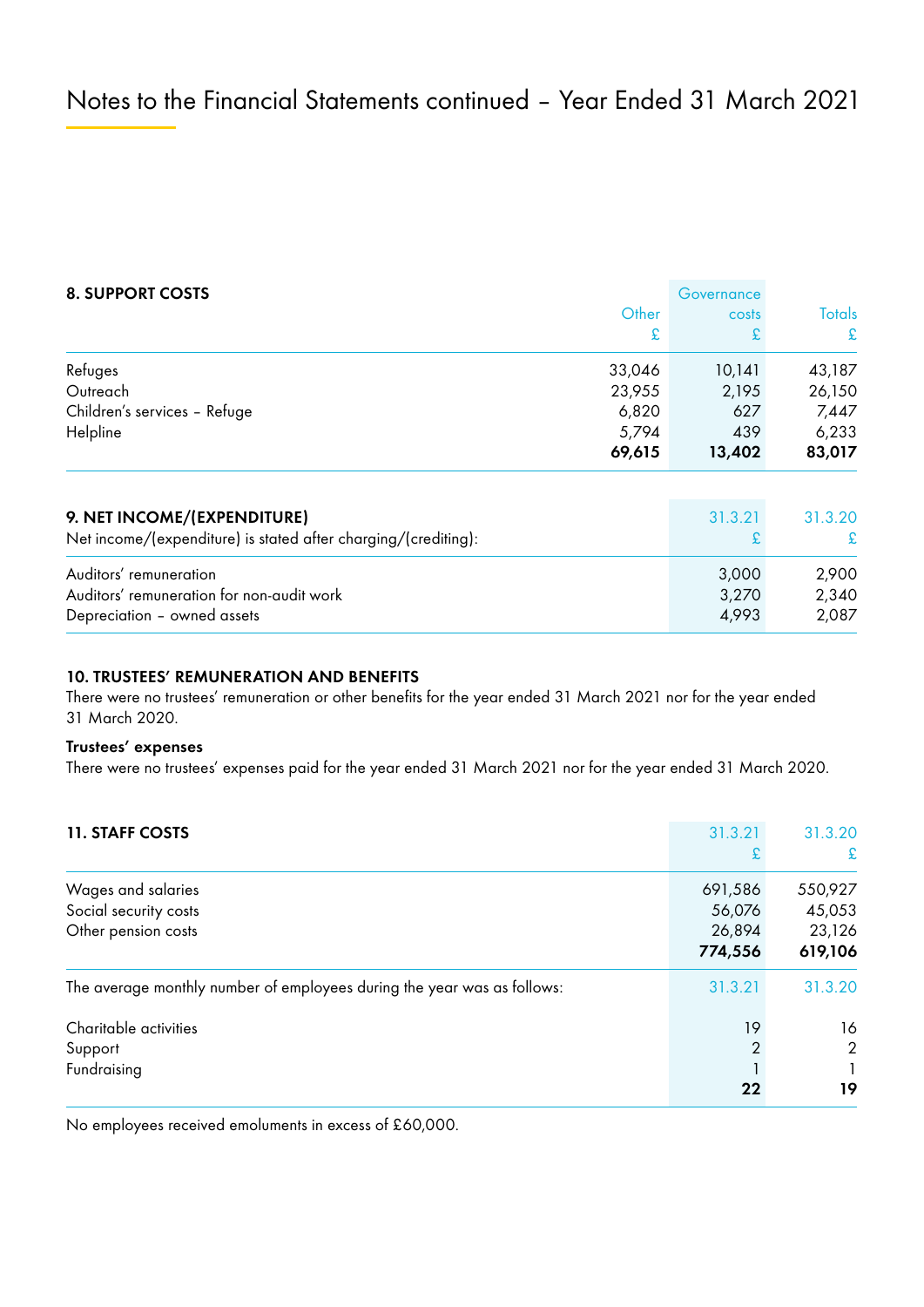| <b>12. COMPARATIVES FOR THE STATEMENT</b><br>OF FINANCIAL ACTIVITIES                            | <b>Unrestricted</b><br>funds<br>£      | <b>Restricted</b><br>funds<br>£       | Designated<br>funds<br>£ | Total<br>funds<br>£                    |
|-------------------------------------------------------------------------------------------------|----------------------------------------|---------------------------------------|--------------------------|----------------------------------------|
| <b>INCOME AND ENDOWMENTS FROM</b>                                                               |                                        |                                       |                          |                                        |
| Donations and legacies                                                                          | 116,299                                | 84,334                                |                          | 200,633                                |
| <b>Charitable activities</b><br>Refuges<br>Outreach<br>Children's services - Refuge<br>Helpline | 180,517<br>202,574<br>26,000<br>22,000 | 212,629<br>$\overline{\phantom{0}}$   | 15,000                   | 408,146<br>202,574<br>26,000<br>22,000 |
| Other trading activities<br>Investment income                                                   | 8,345<br>3,595                         |                                       |                          | 8,345<br>3,595                         |
| Total                                                                                           | 559,330                                | 296,963                               | 15,000                   | 871,293                                |
| <b>EXPENDITURE ON</b>                                                                           |                                        |                                       |                          |                                        |
| Raising funds                                                                                   | 51,023                                 |                                       |                          | 51,023                                 |
| <b>Charitable activities</b><br>Refuges<br>Outreach<br>Children's services - Refuge<br>Helpline | 331,736<br>109,497<br>20,547<br>14,158 | 74,837<br>151,258<br>43,873<br>35,208 | 10,000                   | 406,573<br>260,755<br>64,420<br>59,366 |
| Total                                                                                           | 526,961                                | 305,176                               | 10,000                   | 842,137                                |
| <b>NET INCOME/(EXPENDITURE)</b>                                                                 | 32,369                                 | (8, 213)                              | 5,000                    | 29,156                                 |
| <b>RECONCILIATION OF FUNDS</b>                                                                  |                                        |                                       |                          |                                        |
| Total funds brought forward                                                                     | 414,259                                | 10,000                                | 45,000                   | 469,259                                |
| <b>TOTAL FUNDS CARRIED FORWARD</b>                                                              | 446,628                                | 1,787                                 | 50,000                   | 498,415                                |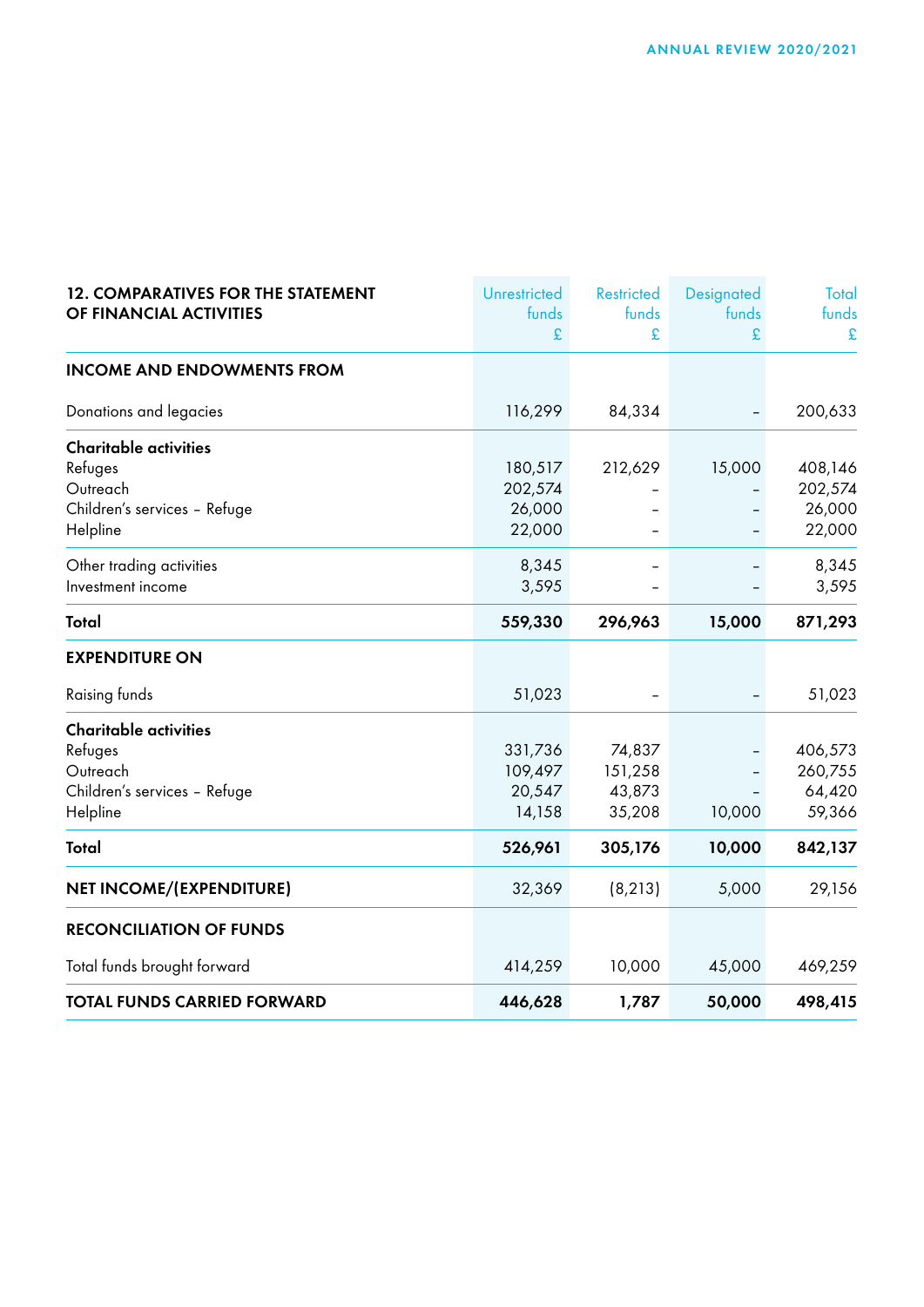| <b>13. TANGIBLE FIXED ASSETS</b>                                                   | <b>Fixtures</b>     | Computer  | <b>Totals</b>       |
|------------------------------------------------------------------------------------|---------------------|-----------|---------------------|
|                                                                                    | and fittings        | equipment |                     |
|                                                                                    | £                   | £         | £                   |
| <b>COST</b>                                                                        |                     |           |                     |
| At 1 April 2020<br><b>Additions</b>                                                | 11,200              | 23,265    | 34,465              |
| Disposals                                                                          | 24,677<br>(11, 200) | 16,638    | 41,315<br>(11, 200) |
|                                                                                    |                     |           |                     |
| At 31 March 2021                                                                   | 24,677              | 39,903    | 64,580              |
| <b>DEPRECIATION</b>                                                                |                     |           |                     |
| At 1 April 2020                                                                    | 11,200              | 22,560    | 33,760              |
| Charge for year                                                                    | 411                 | 4,582     | 4,993               |
| Eliminated on disposal                                                             | (11, 200)           |           | (11, 200)           |
| At 31 March 2021                                                                   | 411                 | 27,142    | 27,553              |
| <b>NET BOOK VALUE</b>                                                              |                     |           |                     |
| At 31 March 2021                                                                   | 24,266              | 12,761    | 37,027              |
| At 31 March 2020                                                                   |                     | 705       | 705                 |
|                                                                                    |                     |           |                     |
| 14. DEBTORS: AMOUNTS FALLING DUE WITHIN ONE YEAR                                   |                     | 31.3.21   | 31.3.20             |
|                                                                                    |                     | £         | £                   |
| Other debtors                                                                      |                     | 4,849     | 24,249              |
| Prepayments                                                                        |                     | 3,298     | 13,925              |
|                                                                                    |                     | 8,147     | 38,174              |
|                                                                                    |                     |           |                     |
| <b>15. CREDITORS: AMOUNTS FALLING DUE WITHIN ONE YEAR</b>                          |                     | 31.3.21   | 31.3.20             |
|                                                                                    |                     | £         | £                   |
| Trade creditors                                                                    |                     | 11,625    | 2,086               |
| Other creditors                                                                    |                     | 17,456    | 15,020              |
| Accruals and deferred income                                                       |                     | 192,200   | 151,565             |
|                                                                                    |                     | 221,281   | 168,671             |
|                                                                                    |                     |           |                     |
| <b>16. LEASING AGREEMENTS</b>                                                      |                     | 31.3.21   | 31.3.20             |
|                                                                                    |                     | £         | £                   |
| Minimum lease payments under non-cancellable operating leases fall due as follows: |                     |           |                     |
| Within one year                                                                    |                     | 16,796    | 27,332              |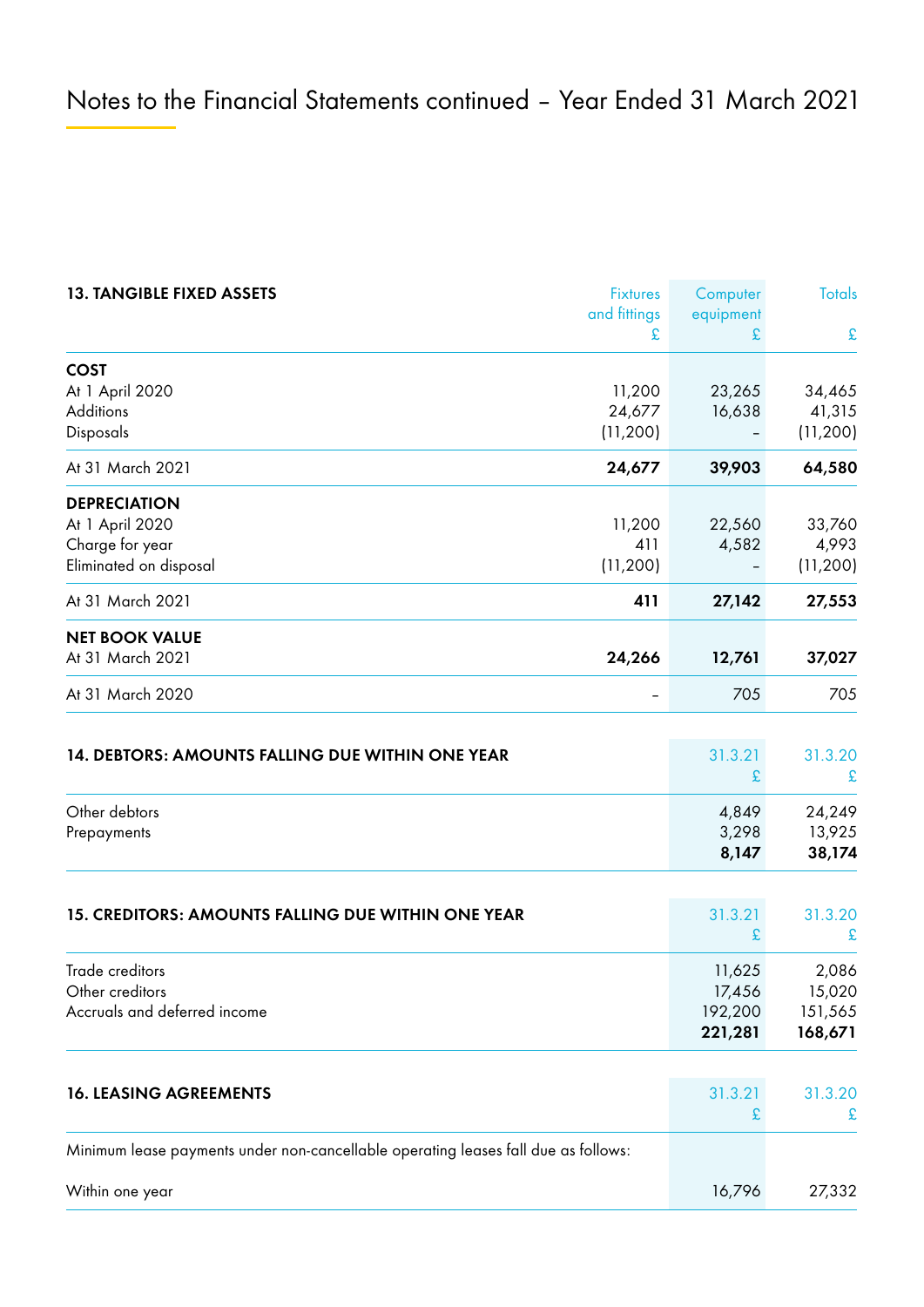| <b>17. MOVEMENT IN FUNDS</b>                                 |           | <b>Net</b> | <b>Transfers</b> |          |
|--------------------------------------------------------------|-----------|------------|------------------|----------|
|                                                              |           | movement   | between          | At       |
|                                                              | At 1.4.20 | in funds   | funds            | 31.3.21  |
|                                                              | £         | £          | £                | £        |
| <b>Unrestricted funds</b>                                    |           |            |                  |          |
| General fund                                                 | 446,628   | 350,518    | (43, 670)        | 753,476  |
| <b>Restricted funds</b>                                      |           |            |                  |          |
| OPCC - Programmes and services                               | 1,787     |            |                  | 1,787    |
| Ministry of Housing - Refuge and Helpline                    |           | 11,026     |                  | 11,026   |
| Ministry of Justice                                          |           | 6,330      | (6, 330)         |          |
|                                                              | 1,787     | 17,356     | (6, 330)         | 12,813   |
| <b>Designated funds</b>                                      |           |            |                  |          |
| Outreach services                                            | 15,000    |            |                  | 15,000   |
| Helpline project                                             | 25,000    |            |                  | 25,000   |
| Fund raising and commissioning                               | 10,000    |            |                  | 10,000   |
| Refuge property costs                                        |           |            | 50,000           | 50,000   |
|                                                              | 50,000    |            | 50,000           | 100,000  |
| <b>TOTAL FUNDS</b>                                           | 498,415   | 367,874    |                  | 866,289  |
| Net movement in funds, included in the above are as follows: |           | Incoming   | Resources        | Movement |
|                                                              |           | resources  | expended         | in funds |
|                                                              |           | £          | £                | £        |
| <b>Unrestricted funds</b>                                    |           |            |                  |          |
| General fund                                                 |           | 1,046,603  | (696,085)        | 350,518  |
| <b>Restricted funds</b>                                      |           |            |                  |          |
| <b>BBC Children in Need</b>                                  |           | 16,054     | (16, 054)        |          |
| Community Foundation for Surrey                              |           | 41,370     | (41, 370)        |          |
| OPCC - Staffing                                              |           | 37,000     | (37,000)         |          |
| OPCC - Programmes and services                               |           | 10,028     | (10,028)         |          |
| OPCC - Transition fund                                       |           | 2,500      | (2,500)          |          |
| Women's Aid                                                  |           | 30,000     | (30,000)         |          |
| Ministry of Housing - Refuge and Helpline                    |           | 194,540    | (183, 514)       | 11,026   |
| Other donations less than £10k                               |           | 17,730     | (17,730)         |          |
| SCC - Covid-19 Support                                       |           | 10,904     | (10,904)         |          |
| Ministry of Justice                                          |           | 74,192     | (67,862)         | 6,330    |
| Woking Borough Council                                       |           | 20,000     | (20,000)         |          |
|                                                              |           | 454,318    | (436,962)        | 17,356   |
| <b>Designated funds</b>                                      |           |            |                  |          |
| Outreach services                                            |           | 5,000      | (5,000)          |          |
| <b>TOTAL FUNDS</b>                                           |           | 1,505,921  | (1, 138, 047)    | 367,874  |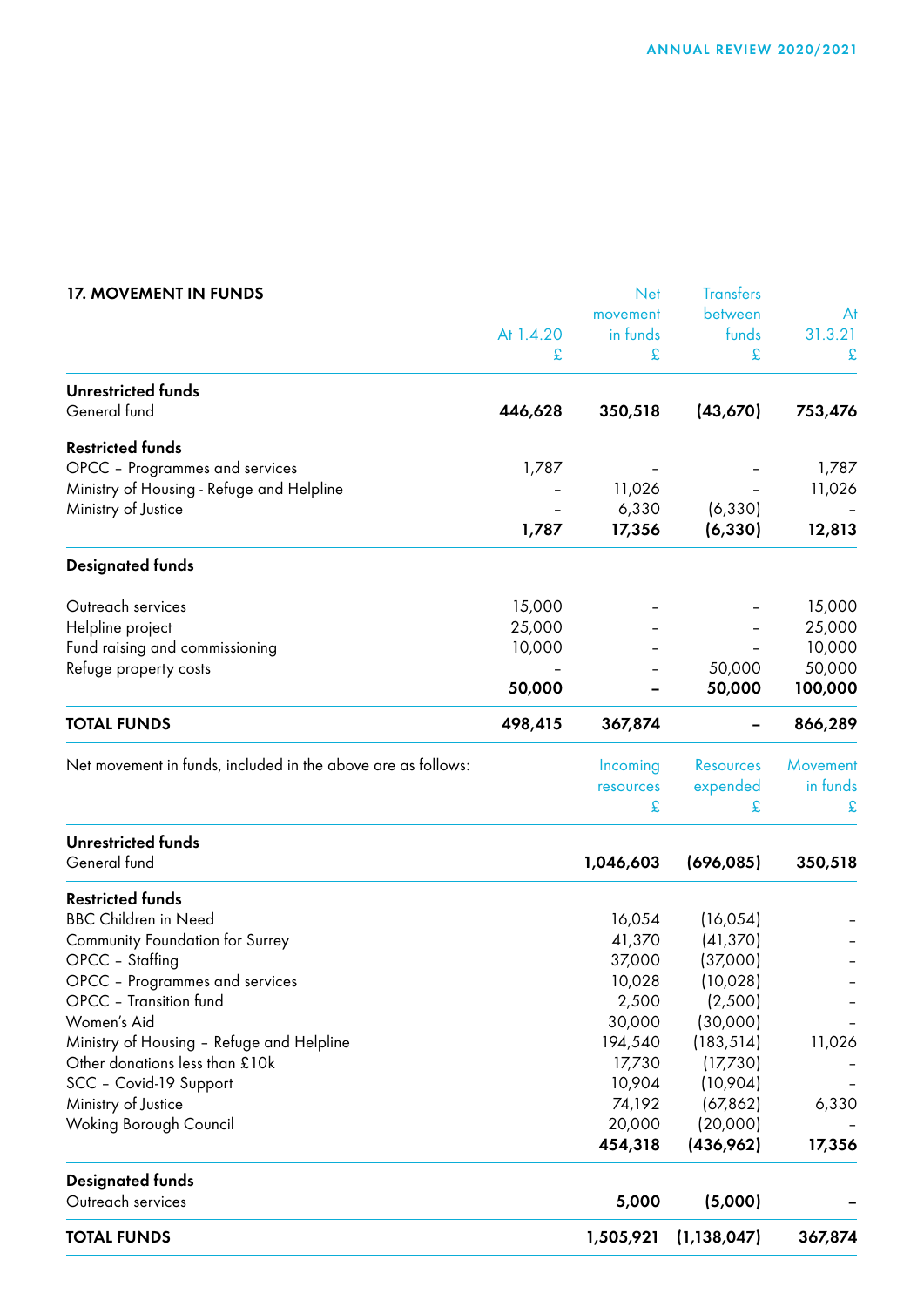| 17. MOVEMENT IN FUNDS - continued.        | <b>Net</b> |            |          |  |  |
|-------------------------------------------|------------|------------|----------|--|--|
|                                           |            | movement   | At       |  |  |
|                                           | At 1.4.19  | in funds   | 31.3.20  |  |  |
| <b>Comparatives for movement in funds</b> | £          | £          | £        |  |  |
| <b>Unrestricted funds</b>                 |            |            |          |  |  |
| General fund                              | 414,259    | 32,369     | 446,628  |  |  |
| <b>Restricted funds</b>                   |            |            |          |  |  |
| Community Foundation for Surrey           | 10,000     | (10,000)   |          |  |  |
| OPCC - Staffing                           |            | 1,787      | 1,787    |  |  |
|                                           | 10,000     | (8, 213)   | 1,787    |  |  |
| <b>Designated funds</b>                   |            |            |          |  |  |
| Outreach services                         |            | 15,000     | 15,000   |  |  |
| Helpline project                          | 35,000     | (10,000)   | 25,000   |  |  |
| Fund raising and commissioning            | 10,000     |            | 10,000   |  |  |
|                                           | 45,000     | 5,000      | 50,000   |  |  |
| <b>TOTAL FUNDS</b>                        | 469,259    | 29,156     | 498,415  |  |  |
|                                           |            |            |          |  |  |
| Comparative net movement in funds,        | Incoming   | Resources  | Movement |  |  |
| included in the above are as follows:     | resources  | expended   | in funds |  |  |
|                                           | £          | £          | £        |  |  |
| <b>Unrestricted funds</b>                 |            |            |          |  |  |
| General fund                              | 559,330    | (526,961)  | 32,369   |  |  |
| <b>Restricted funds</b>                   |            |            |          |  |  |
| <b>BBC Children in Need</b>               | 28,873     | (28, 873)  |          |  |  |
| Lloyds Foundation                         | 8,740      | (8,740)    |          |  |  |
| Community Foundation for Surrey           | 10,886     | (20, 886)  | (10,000) |  |  |
| OPCC - Staffing                           | 91,535     | (89,748)   | 1,787    |  |  |
| OPCC - Programmes and services            | 21,727     | (21, 727)  |          |  |  |
| SCC - Children's Outreach Worker          | 24,530     | (24, 530)  |          |  |  |
| <b>OPCC</b> - Transition fund             | 5,422      | (5, 422)   |          |  |  |
| Women's Aid                               | 30,835     | (30, 835)  |          |  |  |
| Ministry of Housing - Refuge              | 69,415     | (69, 415)  |          |  |  |
| CAST - Helpline                           | 5,000      | (5,000)    |          |  |  |
|                                           | 296,963    | (305, 176) | (8, 213) |  |  |
| <b>Designated funds</b>                   |            |            |          |  |  |
| Outreach services                         | 15,000     |            | 15,000   |  |  |
| Helpline project                          |            | (10,000)   | (10,000) |  |  |
|                                           | 15,000     | (10,000)   | 5,000    |  |  |
| <b>TOTAL FUNDS</b>                        | 871,293    | (842, 137) | 29,156   |  |  |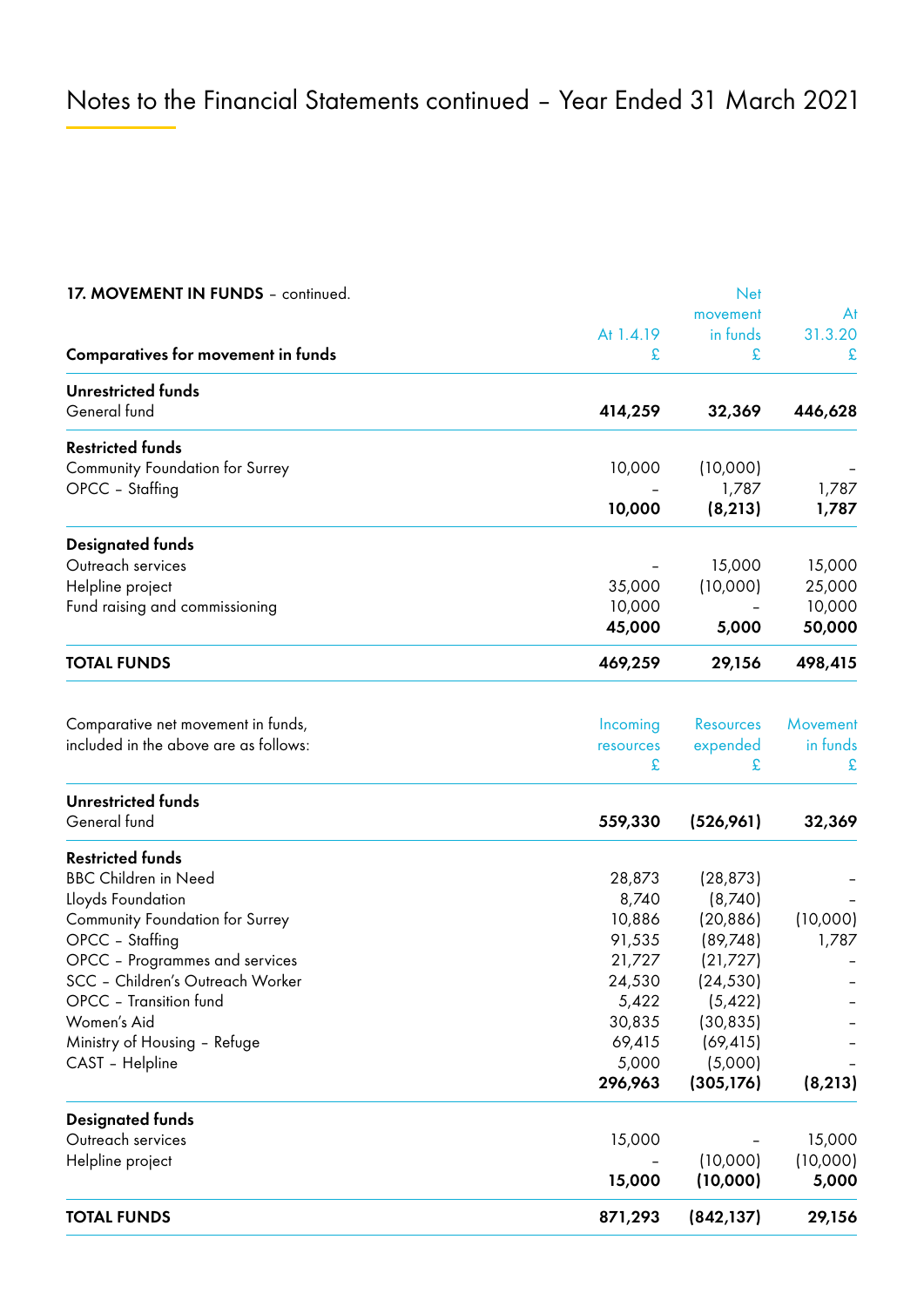| A current year 12 months and prior year 12 months                                                                          |           | <b>Net</b><br>movement | <b>Transfers</b><br>between | At                   |
|----------------------------------------------------------------------------------------------------------------------------|-----------|------------------------|-----------------------------|----------------------|
| combined position is as follows:                                                                                           |           |                        |                             |                      |
|                                                                                                                            | At 1.4.19 | in funds               | funds                       | 31.3.21              |
|                                                                                                                            | £         | £                      | £                           | £                    |
| <b>Unrestricted funds</b>                                                                                                  |           |                        |                             |                      |
| General fund                                                                                                               | 414,259   | 382,887                | (43, 670)                   | 753,476              |
| <b>Restricted funds</b>                                                                                                    |           |                        |                             |                      |
| Community Foundation for Surrey                                                                                            | 10,000    | (10,000)               |                             |                      |
| OPCC - Staffing                                                                                                            |           | 1,787                  |                             | 1,787                |
| Ministry of Housing - Refuge and Helpline                                                                                  |           | 11,026                 |                             | 11,026               |
| Ministry of Justice                                                                                                        |           | 6,330                  | (6, 330)                    |                      |
|                                                                                                                            | 10,000    | 9,143                  | (6, 330)                    | 12,813               |
| <b>Designated funds</b>                                                                                                    |           |                        |                             |                      |
| Outreach services                                                                                                          |           | 15,000                 |                             | 15,000               |
| Helpline project                                                                                                           | 35,000    | (10,000)               |                             | 25,000               |
| Fund raising and commissioning                                                                                             | 10,000    |                        |                             | 10,000               |
| Refuge property costs                                                                                                      |           |                        | 50,000                      | 50,000               |
|                                                                                                                            | 45,000    | 5,000                  | 50,000                      | 100,000              |
| <b>TOTAL FUNDS</b>                                                                                                         | 469,259   | 397,030                |                             | 866,289              |
| A current year 12 months and prior year 12 months combined<br>net movement in funds, included in the above are as follows: |           | Incoming<br>resources  | Resources<br>expended       | Movement<br>in funds |
|                                                                                                                            |           | £                      | £                           | £                    |
| <b>Unrestricted funds</b>                                                                                                  |           |                        |                             |                      |
| General fund                                                                                                               |           | 1,605,933              | (1, 223, 046)               | 382,887              |
| <b>Restricted funds</b>                                                                                                    |           |                        |                             |                      |
| <b>BBC Children in Need</b>                                                                                                |           | 44,927                 | (44, 927)                   |                      |
| Lloyds Foundation                                                                                                          |           | 8,740                  | (8,740)                     |                      |
| <b>Community Foundation for Surrey</b>                                                                                     |           | 52,256                 | (62, 256)                   | (10,000)             |
| OPCC - Staffing                                                                                                            |           | 128,535                | (126, 748)                  | 1,787                |
| OPCC - Programmes and services                                                                                             |           | 31,755                 | (31,755)                    |                      |
| SCC - Children's Outreach Worker                                                                                           |           | 24,530                 | (24, 530)                   |                      |
| OPCC - Transition fund                                                                                                     |           | 7,922                  | (7,922)                     |                      |
| Women's Aid                                                                                                                |           | 60,835                 | (60, 835)                   |                      |
| Ministry of Housing - Refuge and Helpline                                                                                  |           | 263,955                | (252,929)                   | 11,026               |
| CAST - Helpline                                                                                                            |           | 5,000                  | (5,000)                     |                      |
| Other donations less than £10k                                                                                             |           | 17,730                 | (17,730)                    |                      |
| SCC - Covid-19 Support                                                                                                     |           | 10,904                 | (10,904)                    |                      |
| Ministry of Justice                                                                                                        |           | 74,192                 | (67,862)                    | 6,330                |
| Woking Borough Council                                                                                                     |           | 20,000                 | (20,000)                    |                      |
|                                                                                                                            |           | 751,281                | (742, 138)                  | 9,143                |
| <b>Designated funds</b>                                                                                                    |           |                        |                             |                      |
| Outreach services                                                                                                          |           | 20,000                 | (5,000)                     | 15,000               |
| Helpline project                                                                                                           |           |                        | (10,000)                    | (10,000)             |
|                                                                                                                            |           | 20,000                 | (15,000)                    | 5,000                |
| <b>TOTAL FUNDS</b>                                                                                                         |           | 2,377,214              | (1,980,184)                 | 397,030              |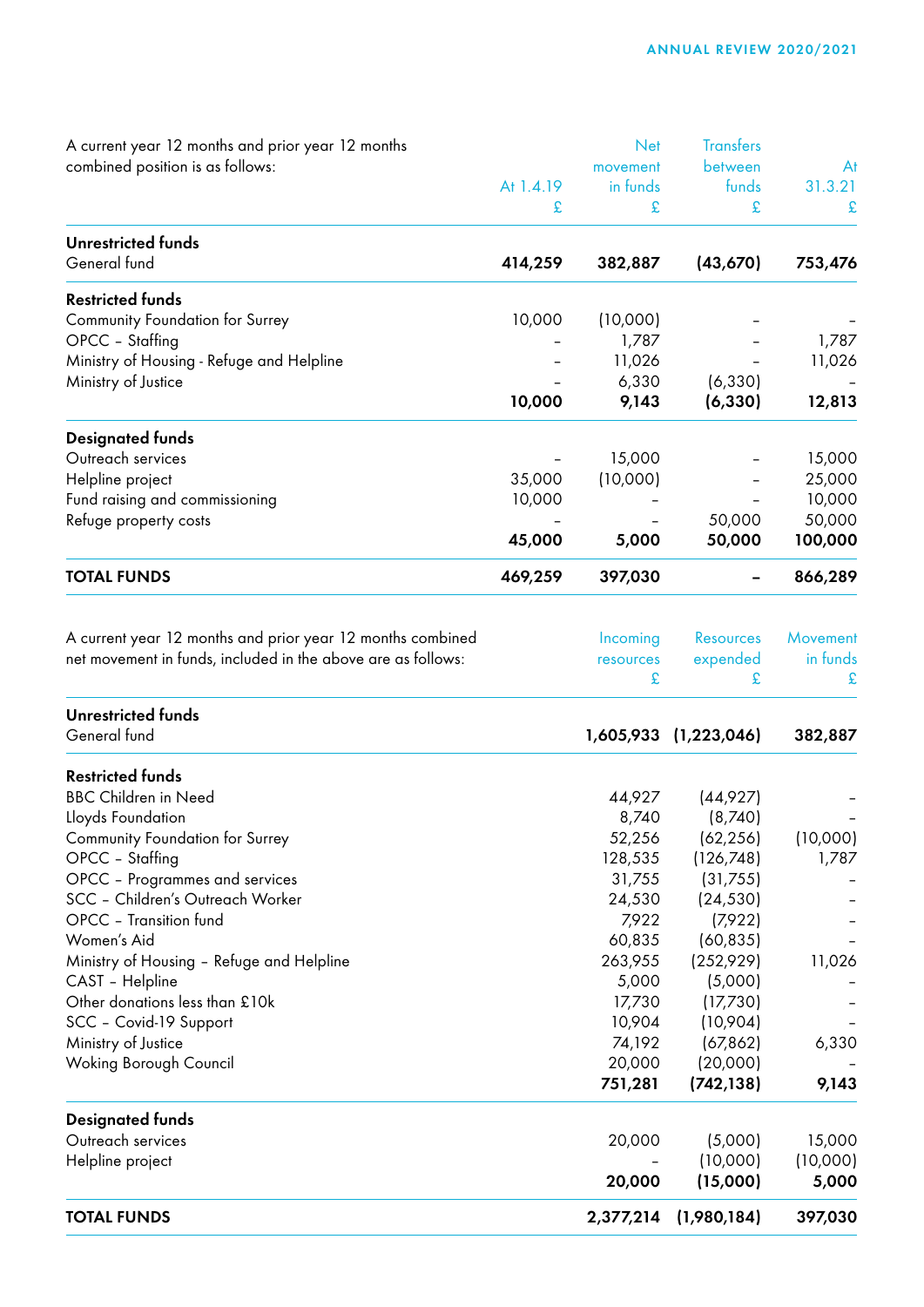#### 17. MOVEMENT IN FUNDS - continued.

#### Restricted funds

BBC Children in Need – Grant received to fund a refuge children's worker.

Lloyds Foundation – Grant towards the cost of managing outreach volunteers.

#### Community Foundation for Surrey –

Grants received towards provision of the Recovery Toolkit and the Freedom Programme, cost of managing outreach volunteers, children's playworker, helpline, children's outreach, and outreach response to Covid-19.

#### OPCC Staffing –

Grants towards additional staff or staff hours. This included: contributions towards helpline staff, part-time children's refuge worker, a part-time children's outreach worker, and extra support hours in adult outreach.

#### OPCC Programmes & Services –

Grants towards various programmes and services. This included: delivery of a freedom programme, and help towards the charity's Covid-19 response.

#### OPCC Transition Fund –

Grants toward the provision of basic homewares for residents moving on from refuge.

#### SCC Childrens Worker – Grant received to fund a part-time children's outreach worker.

Women's Aid – Grant received towards the Trusted Professional scheme.

#### Ministry of Housing –

Grants received towards extending our work in refuge particularly to cater for women with more complex needs, and to extend the helpline services.

#### CAST Helpline –

Grant towards developing and testing the Helpline chat tool.

Other donations less than £10k – Various small restricted grants each less than £10k.

SCC Covid-19 Support – Extended outreach support for charity during Covid-19. Ministry of Justice – Support for all services of the charity during Covid-19.

Woking Borough Council – Community grant towards outreach and helpline services.

#### Designated funds

Outreach Services – Funds designated for Outreach and training.

Helpline Project – Funds designated to improve and develop the charity's helpline.

Fund Raising and Commissioning – Funds designated for fund raising for the charity and the costs of commissioning new contracts.

#### Refuge Property Costs – Funds set aside for service charges, repairs, and renewals related to refuge property.

#### Transfers between funds

An amount of £6,330 was transferred from the Ministry of Justice Restricted Fund to General Funds. This adjusts for restricted funds spent on unrestricted fixed assets that were not fully depreciated during the period.

#### 18. RELATED PARTY DISCLOSURES

There were no related party transactions for the year ended 31 March 2021.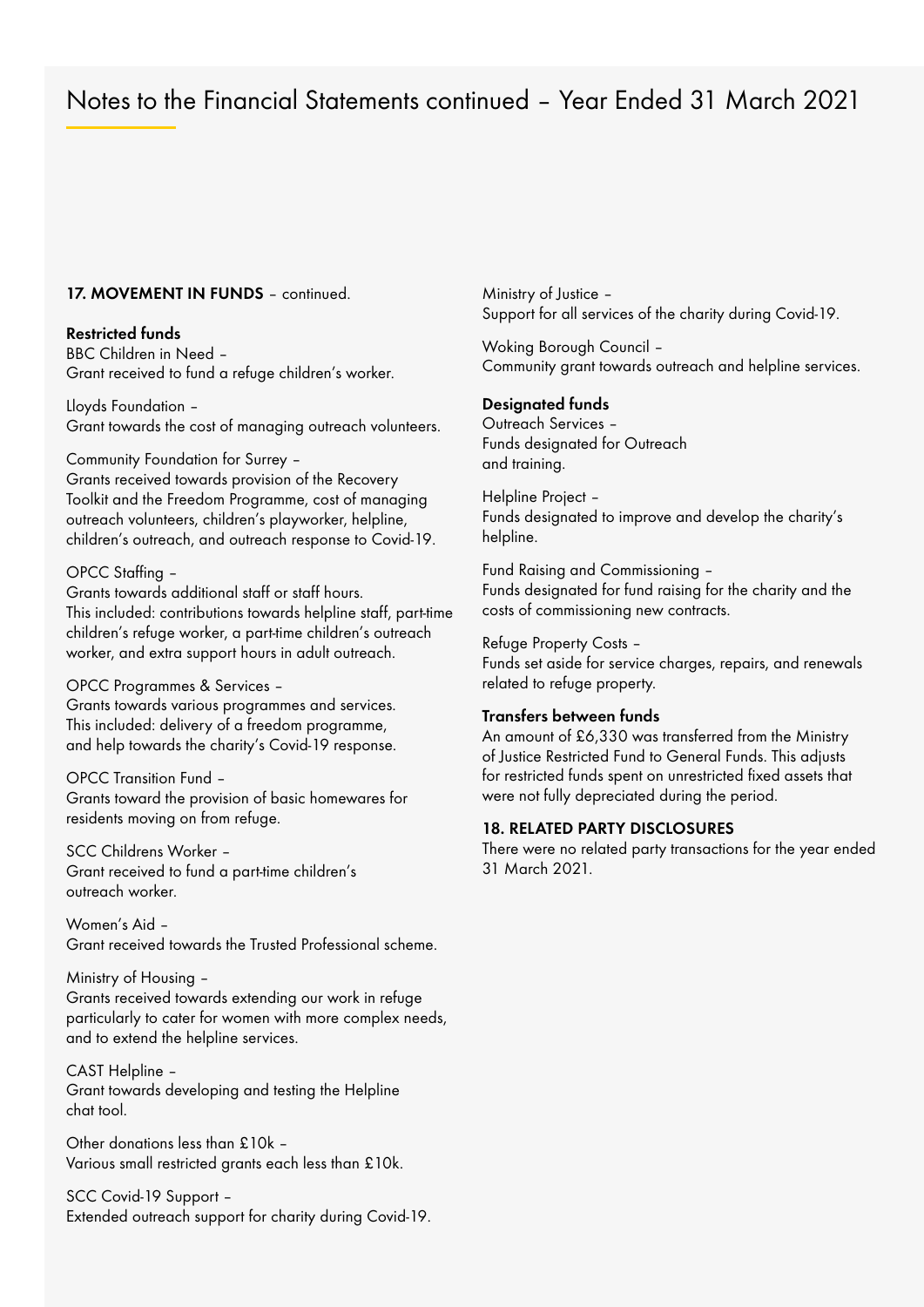